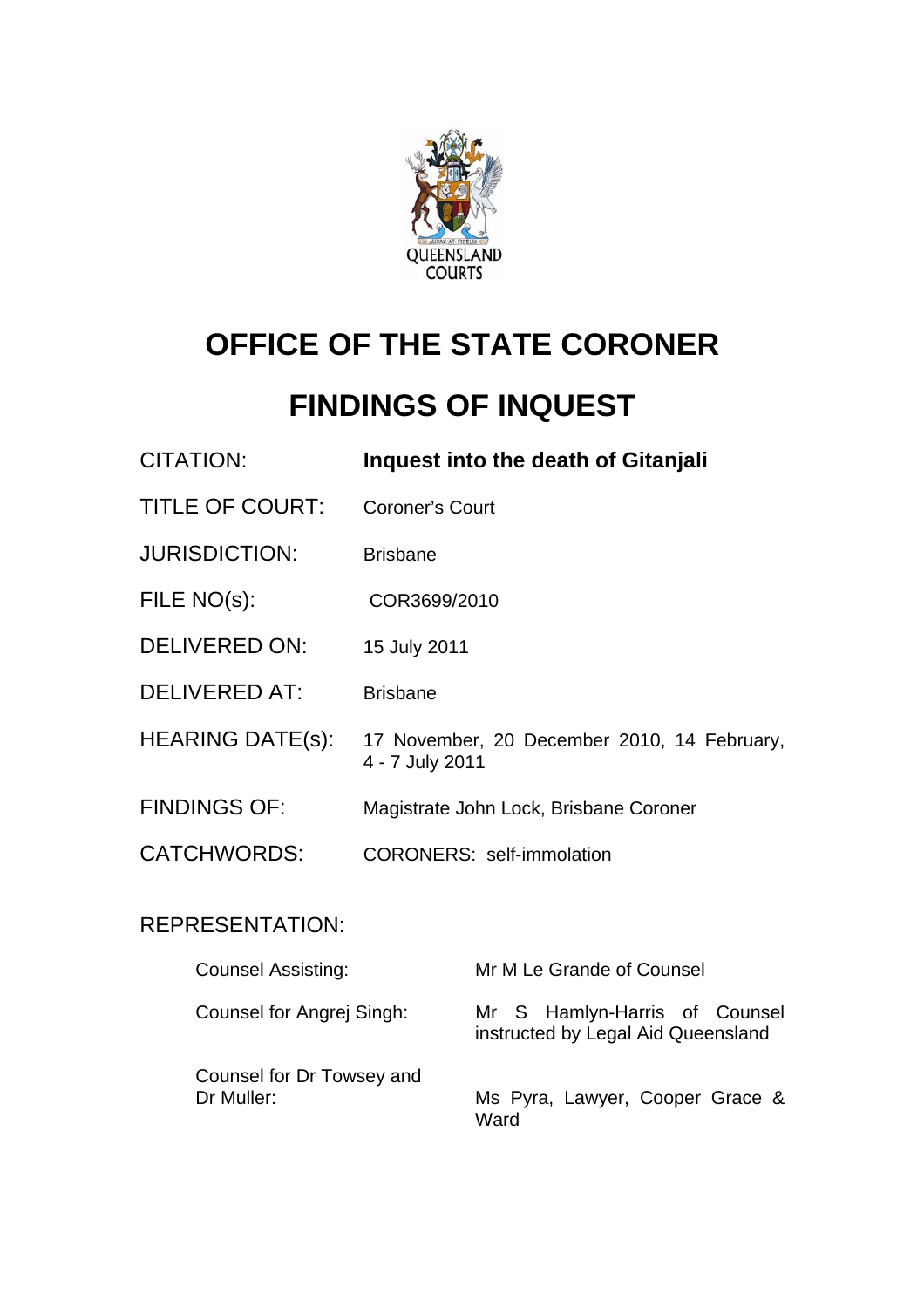## **Table of Contents**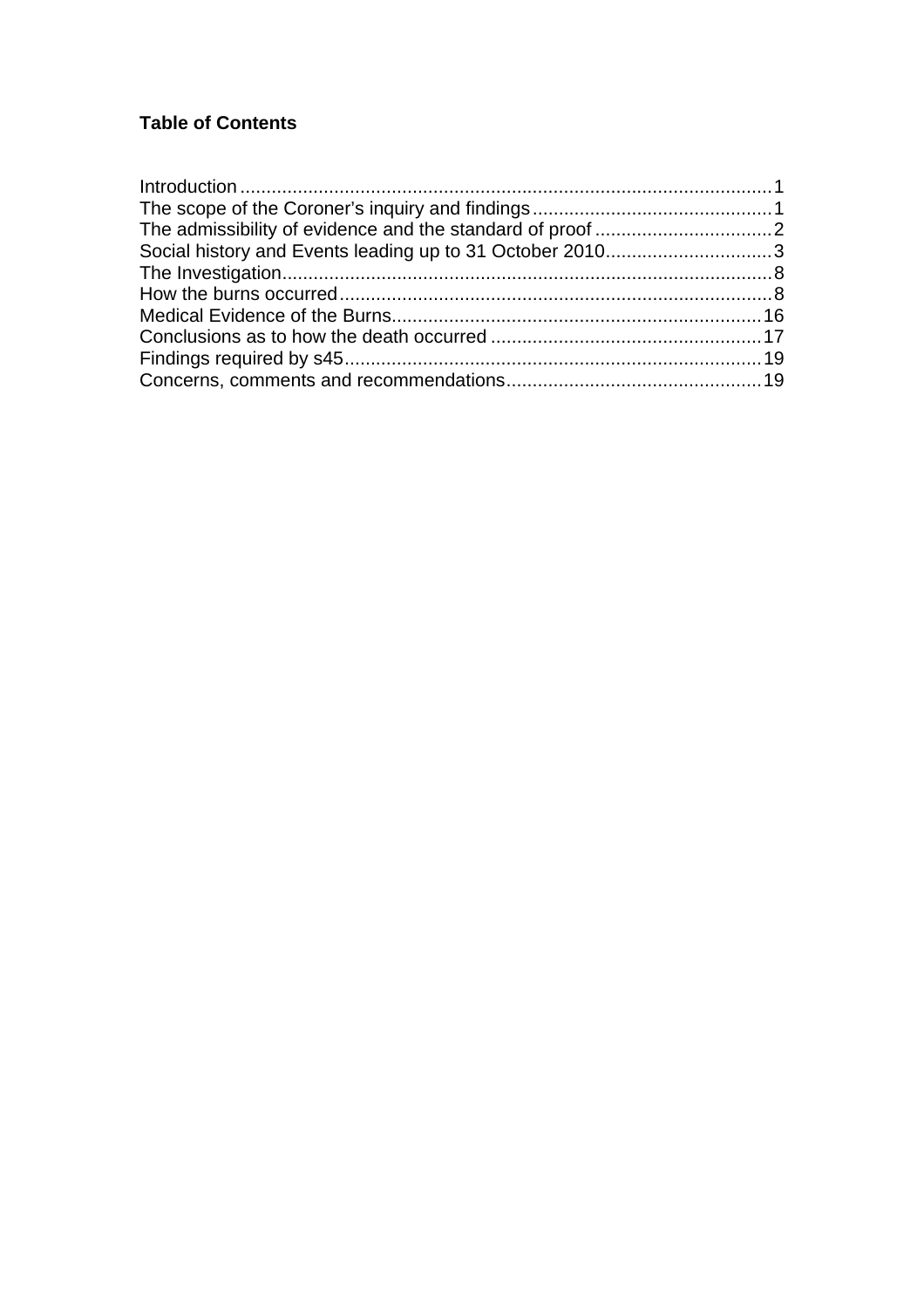### <span id="page-2-0"></span>**Introduction**

- 1. Gitanjali was a 27 year old female Indian national who was living in Australia on a student visa with her husband. On 31 October 2010 Gitanjali suffered extensive burns to her body after kerosene was poured over her and lit with a match. She was taken to Royal Brisbane Hospital where she later died from her burns. A police and coronial investigation commenced to determine whether this was an act of intentional self-immolation and if so, the reason for taking her own life; or if a third party was involved in the act which brought about her death, who that was and why. Those are essentially the issues for this inquest.
- 2. The *Coroners Act 2003* provides that a coroner's written inquest findings must be given to the family of the person who died, and each of those persons or organizations granted leave to appear at the inquest and to various officials with responsibility for the subject matter of any recommendations. These findings will be distributed in accordance with the requirements of the Act and posted on the website of the Office of the State Coroner.

## **The scope of the Coroner's inquiry and findings**

- 3. A coroner has jurisdiction to inquire into the cause and the circumstances of a reportable death. If possible he/she is required to find:-
	- (a) whether a death in fact happened;
	- (b) the identity of the deceased;
	- (c) when, where and how the death occurred; and
	- (d) what caused the person to die.

The only issue of contention in this case is how the death occurred. All other matters I am required to make findings about are uncontentious.

- 4. There has been considerable litigation concerning the extent of a coroner's jurisdiction to inquire into the circumstances of a death. The authorities clearly establish the scope of an inquest goes beyond merely establishing the medical cause of death.
- 5. An inquest is not a trial between opposing parties but an inquiry into the death. In a leading English case it was described in this way:- *"It is an inquisitorial process, a process of investigation quite unlike a criminal trial where the prosecutor accuses and the accused defends… The function of an inquest is to seek out and record as many of the facts concerning the death as the public interest requires."* [1](#page-2-1)

<span id="page-2-1"></span>l <sup>1</sup> *R v South London Coroner; ex parte Thompson* (1982) 126 S.J. 625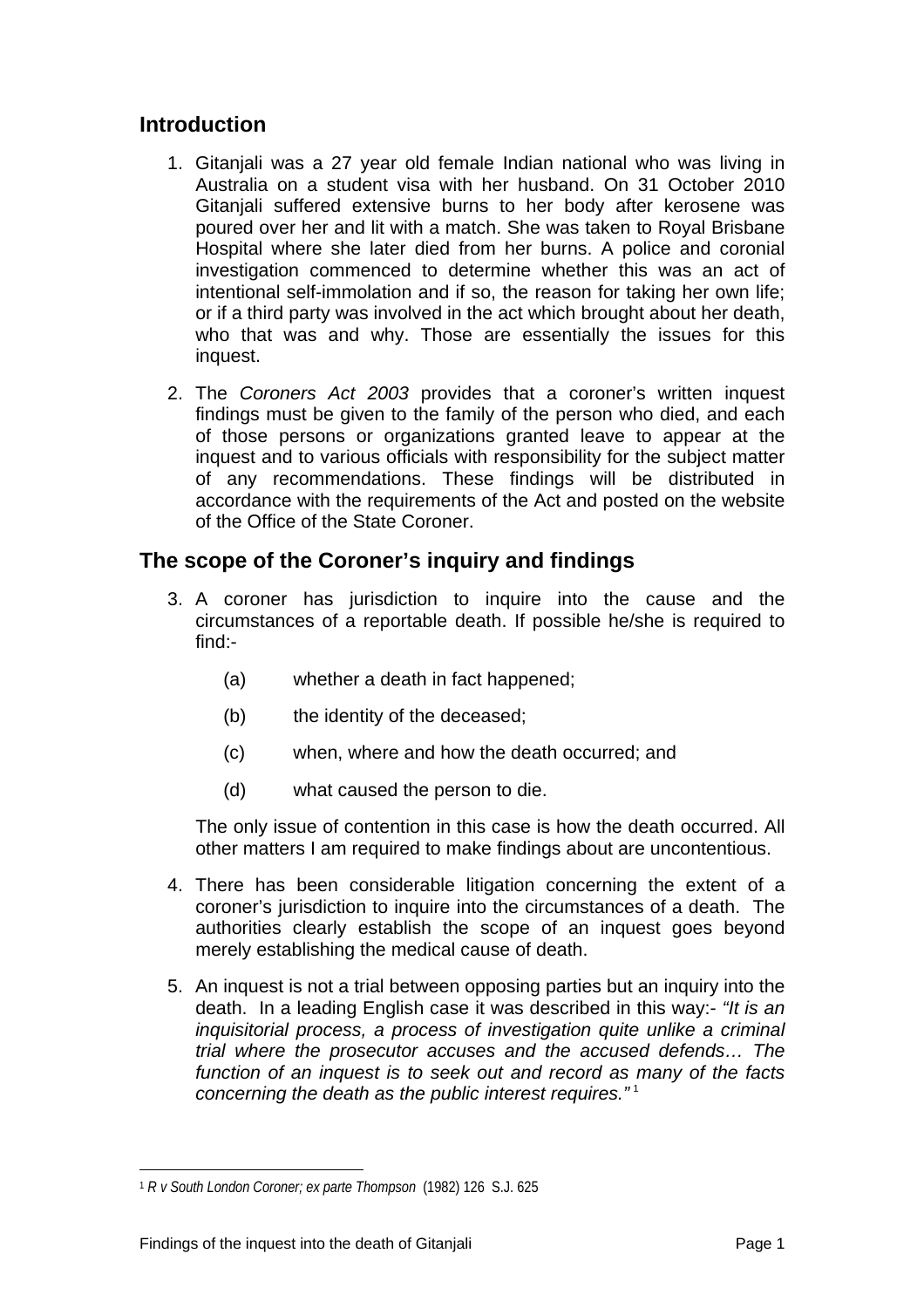<span id="page-3-0"></span>6. The focus is on discovering what happened, not on ascribing guilt, attributing blame or apportioning liability. The purpose is to inform the family and the public of how the death occurred with a view to reducing the likelihood of similar deaths. As a result, the Act authorises a coroner to make preventive recommendations concerning public health or safety, the administration of justice or ways to prevent deaths from happening in similar circumstances in future. $2$  However, a coroner must not include in the findings or recommendations, statements that a person is or maybe guilty of an offence or is or maybe civilly liable for something.<sup>[3](#page-3-2)</sup>

## **The admissibility of evidence and the standard of proof**

- 7. A coroner's court is not bound by the rules of evidence because the Act provides that the court "*may inform itself in any way it considers appropriate."[4](#page-3-3)* That does not mean that any and every piece of information, however unreliable, will be admitted into evidence and acted upon. However, it does give a coroner greater scope to receive information that may not be admissible in other proceedings and to have regard to its origin or source when determining what weight should be given to the information.
- 8. This flexibility has been explained as a consequence of an inquest being a fact-finding exercise rather than a means of apportioning guilt; an inquiry rather than a trial. $5$
- 9. A coroner should apply the civil standard of proof, namely the balance of probabilities but the approach referred to as the *Briginshaw* sliding scale is applicable.<sup>[6](#page-3-5)</sup> This means that the more significant the issue to be determined; or the more serious an allegation; or the more inherently unlikely an occurrence; then in those cases the clearer and more persuasive the evidence should be in order for the trier of fact to be sufficiently satisfied that it has been proven to the civil standard.<sup>[7](#page-3-6)</sup>
- 10. It is also clear that a coroner is obliged to comply with the rules of natural justice and to act judicially. $8$  This means that no findings adverse to the interest of any party may be made without that party first being given a right to be heard in opposition to that finding. As *Annetts v McCann[9](#page-3-8)* makes clear, that includes being given an opportunity to make submissions against findings that might be damaging to the reputation of any individual or organisation.

<span id="page-3-1"></span><sup>2</sup> Section 46 of the Act

<span id="page-3-2"></span><sup>3</sup> Sections 45(5) and 46(3) of the Act

<span id="page-3-3"></span><sup>4</sup> Section 37 of the Act

<sup>5</sup> *R v South London Coroner; ex parte Thompson* per Lord Lane CJ, (1982) 126 S.J. 625

<span id="page-3-6"></span><span id="page-3-5"></span><span id="page-3-4"></span><sup>6</sup> *Anderson v Blashki* [1993] 2 VR 89 at 96 per Gobbo J

<sup>7</sup> *Briginshaw v Briginshaw* (1938) 60 CLR 336 at 361 per Sir Owen Dixon J

<span id="page-3-7"></span><sup>8</sup> *Harmsworth v State Coroner* [1989] VR 989 at 994 and see a useful discussion of the issue in Freckelton I., "Inquest Law" in *The inquest handbook*, Selby H., Federation Press, 1998 at 13

<span id="page-3-8"></span><sup>9 (1990) 65</sup> ALJR 167 at 168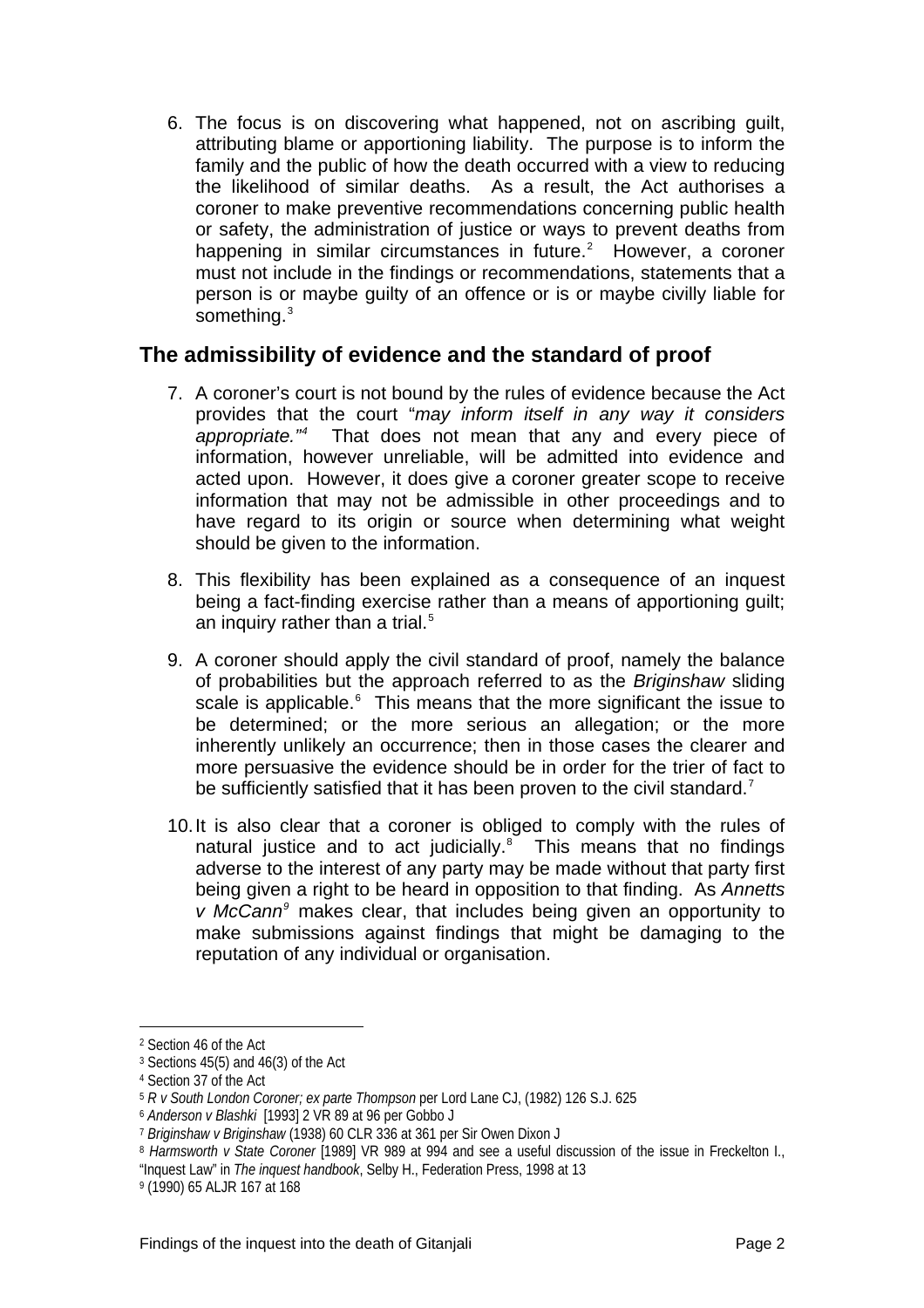<span id="page-4-0"></span>11. If, from information obtained at an inquest or during the investigation, a coroner reasonably believes the information may cause a disciplinary body for a person's profession or trade to inquire into, or take steps in relation to, the person's conduct, then the coroner may give that information to that body.[10](#page-4-1)

### *Social history and Events leading up to 31 October 2010*

- 12. Gitanjali was aged 27 years and was born on 10 February 1983. She was an Indian national living in Australia with her husband Angrej Singh on student visas.
- 13. Gitanjali came from a middle-class Hindu (Mahajan) family. She was the eldest daughter and had two younger brothers. Her father died in 2007 and was a clerk in a government department.
- 14. She completed a diploma in nursing over a 1 1/2 year course at a nursing college near her uncle's house. She later secured employment as a nurse in a hospital near her parents' current home village in the Moga district.
- 15. It was during her employment and training that she met her husband who was employed as a laboratory technician at the same hospital.
- 16. The husband Angrej (Raj) Singh was born in India on 25 September 1980. He was born into a middle-class Punjabi (Jat) family. His family were landlords and owned numerous properties. He was also educated to a diploma level.
- 17. Angrej was Gitanjali's first boyfriend. As they were from differing castes their families were not initially happy with the pairing. When her family found out about the relationship, Gitanjali was taken home by her family. She left home a day or so later and the couple were married in a court ceremony the same day.
- 18. After the court marriage Gitanjali returned to her parent's home at which time her family arranged for a traditional Indian marriage after both of the families agreed. It has been identified that no dowry was provided. Not all of Gitanjali's wider family group were happy with the marriage.
- 19. Investigators made telephone calls to family members of Gitanjali and of the husband in India. Her mother advised investigators the family were not happy about the marriage as they had not been told prior to the event occurring. She confirmed other reports that Gitanjali's cousin, Gurmeet Karla was present at a family meeting and became angry and assaulted Gitanjali by choking her. This incident becomes relevant as Gitanjali's later contact with her cousin in Australia is a matter of some conjecture in this case.

<span id="page-4-1"></span><sup>10</sup> Section 48(4) of the Act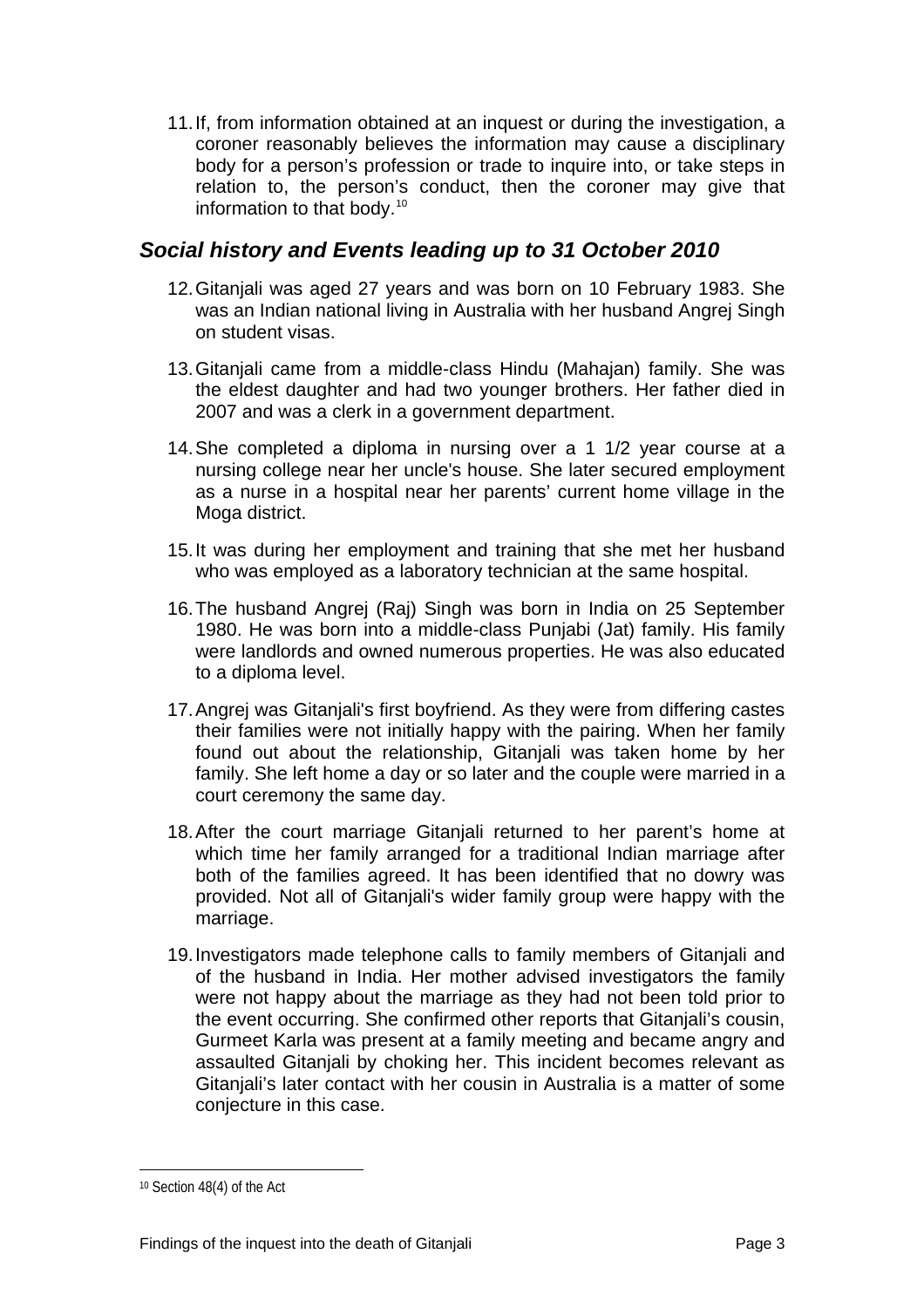- 20. Gurmeet Karla gave evidence at the inquest. He had denied in his statement to police that he had assaulted Gitanjali. In his evidence before the court he also denied any assault although when pressed agreed he was angry at her, as was the whole family, that he could not remember and that he "did not bash her". Gurmeet was not totally frank in his evidence and to the extent I need to make a finding on this issue it is more likely than not some form of assault as described by her mother occurred. It is apparent that subsequently there was some estrangement between those sides of Gitanjali's wider family. It is probable Gitanjali harboured a grudge against him.
- 21. Gitanjali's mother stated that after the court marriage both families sat down together and arranged for a social ceremony and both families were happy about the marriage after this.
- 22. Gitanjali's marriage was referred to by many of the Indian witnesses as a "love marriage" as distinct to an arranged marriage.
- 23. It is a matter of public record that "bride-burning", although outlawed in India, is still practiced. Such events usually occur in the context of a dowry dispute (despite dowry demands having also been abolished). In the case of Gitanjali there is no suggestion of a dowry or such a dispute.
- 24. It is also a matter of public record that many thousands of women die in India as a result of "kitchen fires." These are often thought to be homicidal with a member of the husband's family or the husband involved. Kerosene is the predominant choice of fuel given its wide use in India for heating and cooking purposes. Both of those issues have some relevance to the facts of this case as kerosene was the ignitable liquid used here and there are recurring references throughout the evidence to the events happening in the kitchen, even though it is clear the ignition took place outside.
- 25. It is also a matter of public record that suicide by burning is a rare event in developed countries but is more frequent in some parts of the developing world, including India. There has been much published literature on such cases and it is fair to say a significant percentage of self immolation patients are female with no previous history of suicide attempts and many later regret their self immolation act. Marital conflict is often a motivating event.
- 26. Gitanjali's mother stated the family of the husband had provided the funds to enable both of them to travel to Australia and study. Her mother stated she spoke to her daughter and her husband every three or four days and she described the relationship as a loving and caring relationship.
- 27. Amrinder (Amy) Kaur<sup>[11](#page-5-0)</sup> confirms she had a good relationship with Gitanjali and she had visited her at the house at Runcorn. She thought

<span id="page-5-0"></span>l  $11$  D7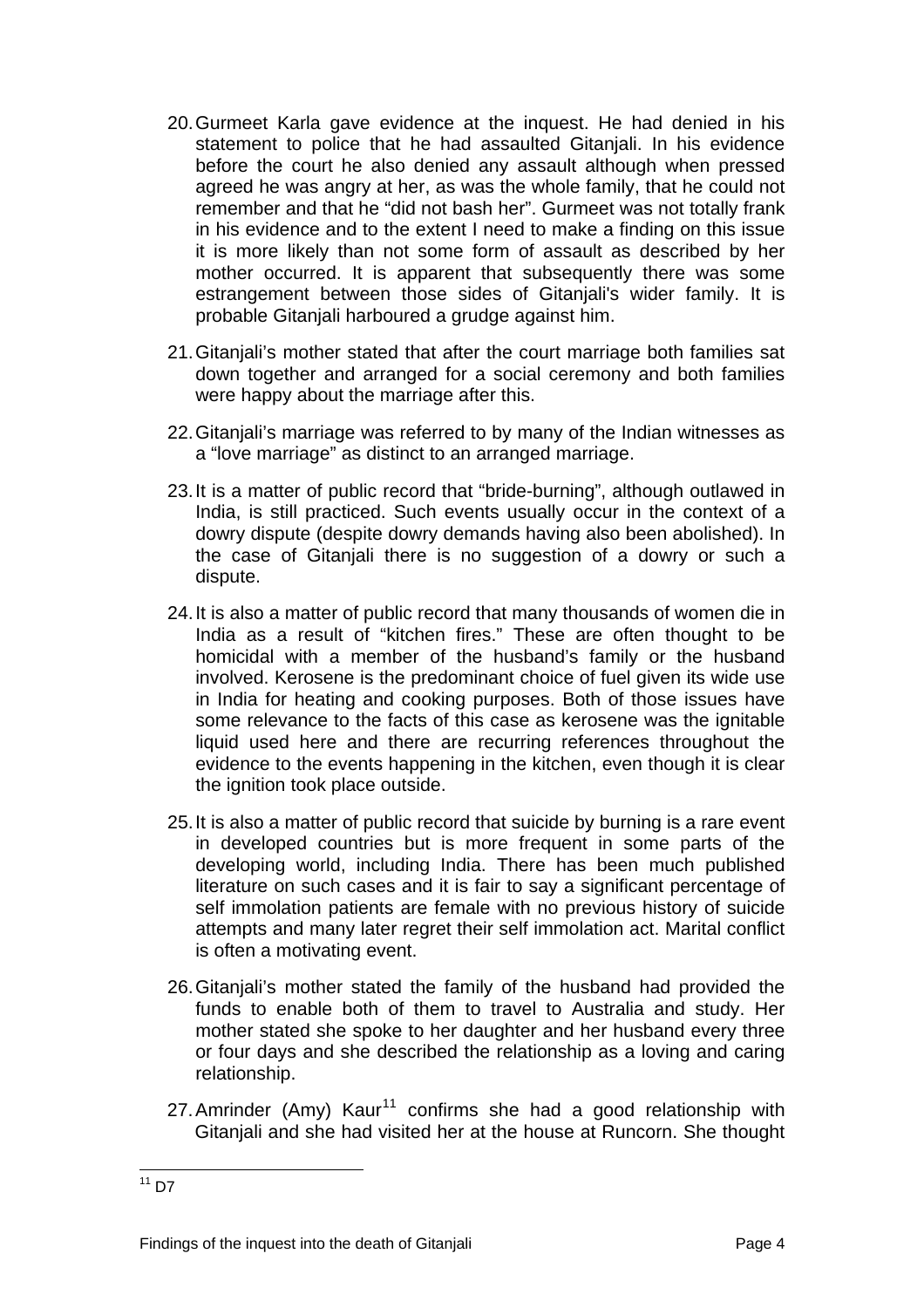Gitanjali and her husband had a close relationship which she described as touchy-feely and somewhat westernised. This description is not unlike other descriptions of the relationship. In fact the overwhelming evidence supports a finding Gitanjali and her husband had a loving and close relationship with a complete absence of any evidence which would support Angrej Singh having a propensity to commit an act of violence as serious as occurred here.

- 28. A number of witnesses referred to the fact that Gitanjali was in constant contact with her husband whilst he was working away from her and she missed him. There is evidence the financial position of the couple was such that the husband may have to leave to try and find work to support them because he had been unable to find employment in Brisbane.
- 29. There had never been any suggestion Gitanjali had attempted suicide or tried to harm herself previously.
- 30. Gitanjali's mother also understood the husband was unable to return to India for the funeral as he had medical treatment and was also assisting the police investigation. She stated she was still in contact with the husband. She did not believe there were any suspicious circumstances surrounding her daughter's death and was unable to explain how it occurred. She stated her daughter would have confided in her if there had been anything wrong about the relationship.
- 31. Joginder Singh, the husband's brother, stated the marriage was a loving and caring relationship. The family had taken out a loan of 1.5 million rupee (approximately \$30,000 AUD) to enable Gitanjali and her husband to travel to Australia to study. He stated the money was not required to be paid back however the husband wanted to stay in Australia to work and help pay for the loan. He did not believe there were any suspicious circumstances.
- 32. Gitanjali gained entry into the King's International College on the Gold Coast to study nursing. She and her husband secured student visas with Gitanjali being the main applicant and her husband listed as a dependent. They arrived on 20 May 2009. The visa allowed both Gitanjali and her husband to remain in Australia for the purpose of study until 15 March 2011 and the visa contained conditions enabling them to vote, work and study. This is noted on the visa in her passport.
- 33. Enquiries made at King's International College indicated Gitanjali commenced studies in July 2009 and finished in June 2010. She was unsuccessful in completing her enrolled nursing studies and subsequently requested a transfer to Canterbury Technical Institute in Brisbane. She had paid approximately \$16,000 out of a total \$18,000 for an 18 month period of study.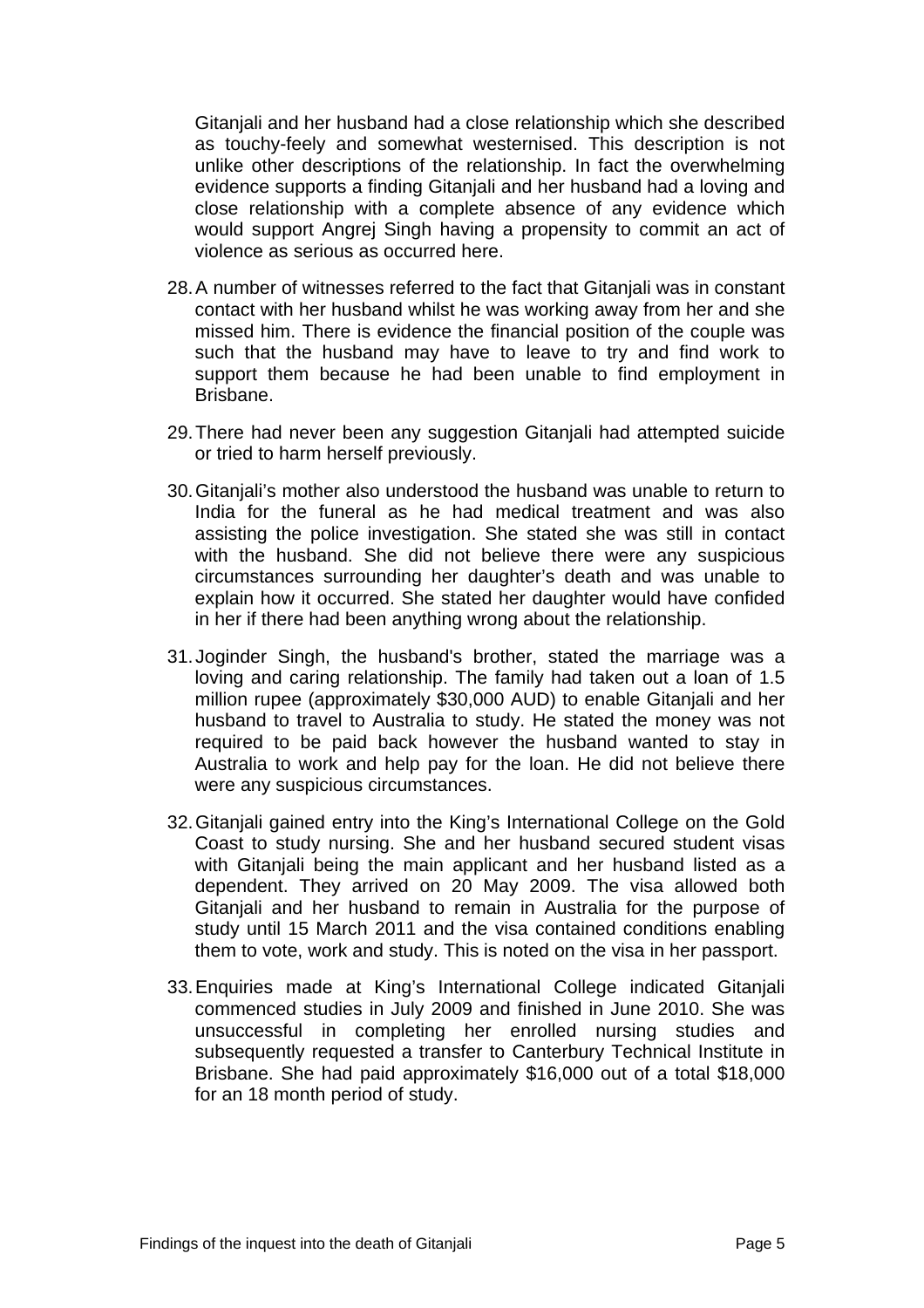- 34. Internal checks by staff indicated Gitanjali had plagiarised another person's work. Julia Ahu <sup>[12](#page-7-0)</sup> confirmed that in August 2009 it was reported Gitanjali and other students had stolen an assessment from another student's USB drive. Gitanjali and the other students involved were required to resubmit independent work and they passed.
- 35. After this Ms Ahu reported there was some distancing between Gitanjali and other students and she started having difficulties in completing assignments. In May 2010 she failed a practical assessment. She was very upset and was very emotional when she pleaded to be given another chance. She was given that chance and failed a second time. She again pleaded for a further chance. Ms Ahu reported that she threw herself on the floor and said "you are killing my mother and father. I can never go back to India with this on my head". She appealed a refusal and was given a third chance but failed again. She requested a release from the college which was granted.
- 36. Enquiries made with Canterbury Technical Institute indicated Gitanjali was doing well with her studies from their point of view. The course she was enrolled in was a business course and not a nursing course. The College was not aware of any issues in relation to her grades, behaviour or her visa. However, she did owe \$3650 in fees including \$1650 for term 1 and \$2000 for term 2. On 22 October 2010 she was sent a text message stating there were outstanding tuition fees which needed to be paid forthwith.
- 37. During the investigation police obtained a statement from Manpreet Aulkh, a fellow Indian student, who stated some six months prior to her death, Gitanjali had said to her that she would rather die than go through the shame of having to face her family. This comment apparently related to problems she was having in relation to her studies at King's International College. This had occurred some six months prior to her death and reports from her current college indicated Gitanjali was progressing well in her studies, although the outstanding fees may have been causing her some concern and the fact they were not nursing studies.
- 38. For a few months prior to the 31 October 2010, the couple were living at an address at Loganholme where they were caring for a 69 year old woman, Nerene Mitzi Marshall (Mitzi). Mitzi was wheel chair bound due to the effects of two strokes. She had spent almost 8 months in hospital for rehabilitation purposes. She also suffered from macular degeneration of her eyes which affected her eye sight. She knew Gitanjali by the name of Shampi and her husband as Raj.
- 39. The arrangement was the couple would be paid \$200 per week and supplied with food and board. In exchange they would provide care including showering, taking her to the toilet, preparing meals and providing her with medication and general care.

<span id="page-7-0"></span><sup>&</sup>lt;sup>12</sup> D12 Julia Ahu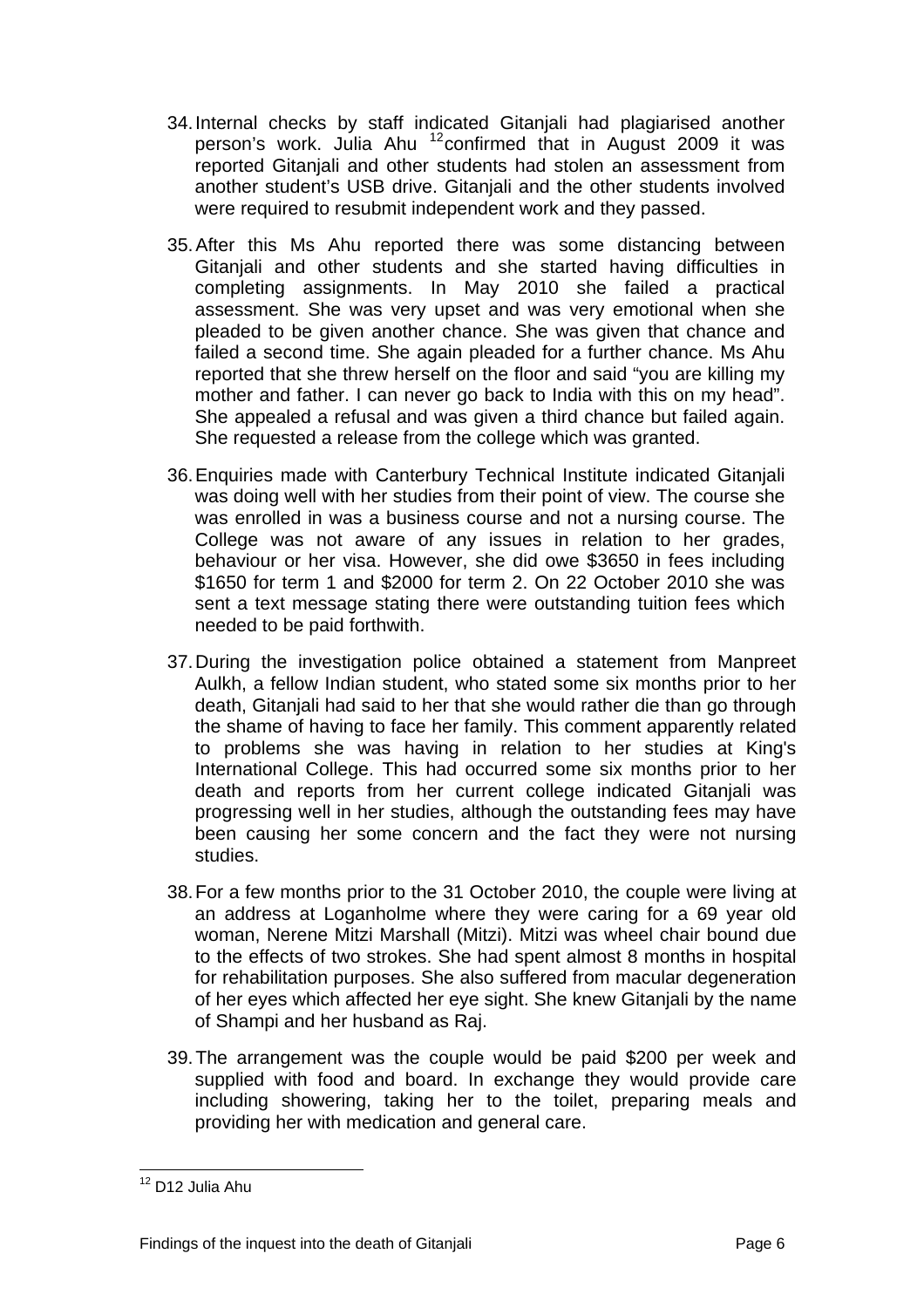- 40. Although there is some evidence which suggested Mitzi was critical to friends (Jane Saddington and Joe Spina) of their standard of care, Mitzi later told police she was pleased generally with their work and her comments may have been misunderstood. In particular she never saw the husband display a temper or be aggressive. Mitzi also described their relationship as loving and caring.
- 41. It is evident Mitzi was a difficult person to care for and could be domineering. Gitanjali and her husband were often woken up five times during the night to take her to the toilet. Jane Saddington said Mitzi was suffering a little bit of dementia. There had been an incident when the couple were locked out of the house by Mitzi when they came back late one night. The relationship may have soured. Jane had a meeting with Mitzi which resolved some of the issues and Jane told her the couple could not be there 24 hours a day 7 days a week.
- 42. Mitzi had lent the couple \$1700 to buy a car and they were to pay her back, although there was no time frame. This money was still outstanding on 31 October 2010. It is evident Gitanjali was concerned about the money and offered her computer. The computer was important to Gitanjali as she used it for contacting her family and her coursework. On the morning she was burnt they had been looking at an Indian movie on the computer.
- 43. There had been recent talk of the couple having to move out and go back to India. They had given notice to Mitzi and her friend Jane, but agreed not to leave until another carer was found. Mitzi believed their visas expired in November or December and she had been asked to write a letter to the Immigration authorities in support of an extension.
- 44. The investigation confirmed their health insurance, which was necessary for entry purposes, was due to expire on 21 November 2010.<sup>[13](#page-8-0)</sup> This date was also referred to on a sheet of paper found at the scene<sup>[14](#page-8-1)</sup> as being the date of the expiration of their visa.
- 45. Gitanjali and her husband had told Mitzi their visas were due to expire on 21 November 2010. They had asked her for a letter of support for an extension of their visa. Jane Saddington told police she had been informed the couple had been pressuring Mitzi to sign a form which would assist them in remaining in Australia. She also told police she received a SMS message from Gitanjali saying they were leaving on 14 November as their visa expired on 21 November.
- 46. Whatever is the case it is evident that in Gitanjali's mind there was an urgency to find alternative accommodation, although it is not clear as to why it came to a head on 30 and 31 October 2010. Both Mitzi and Jane told police they were unaware why any SMS messages were sent by Gitanjali the night before she died looking for urgent accommodation but clearly those text messages are some evidence of Gitanjali's state of

l <sup>13</sup> Exhibit N2

<span id="page-8-1"></span><span id="page-8-0"></span> $14$  L7.2 photo 18 and 19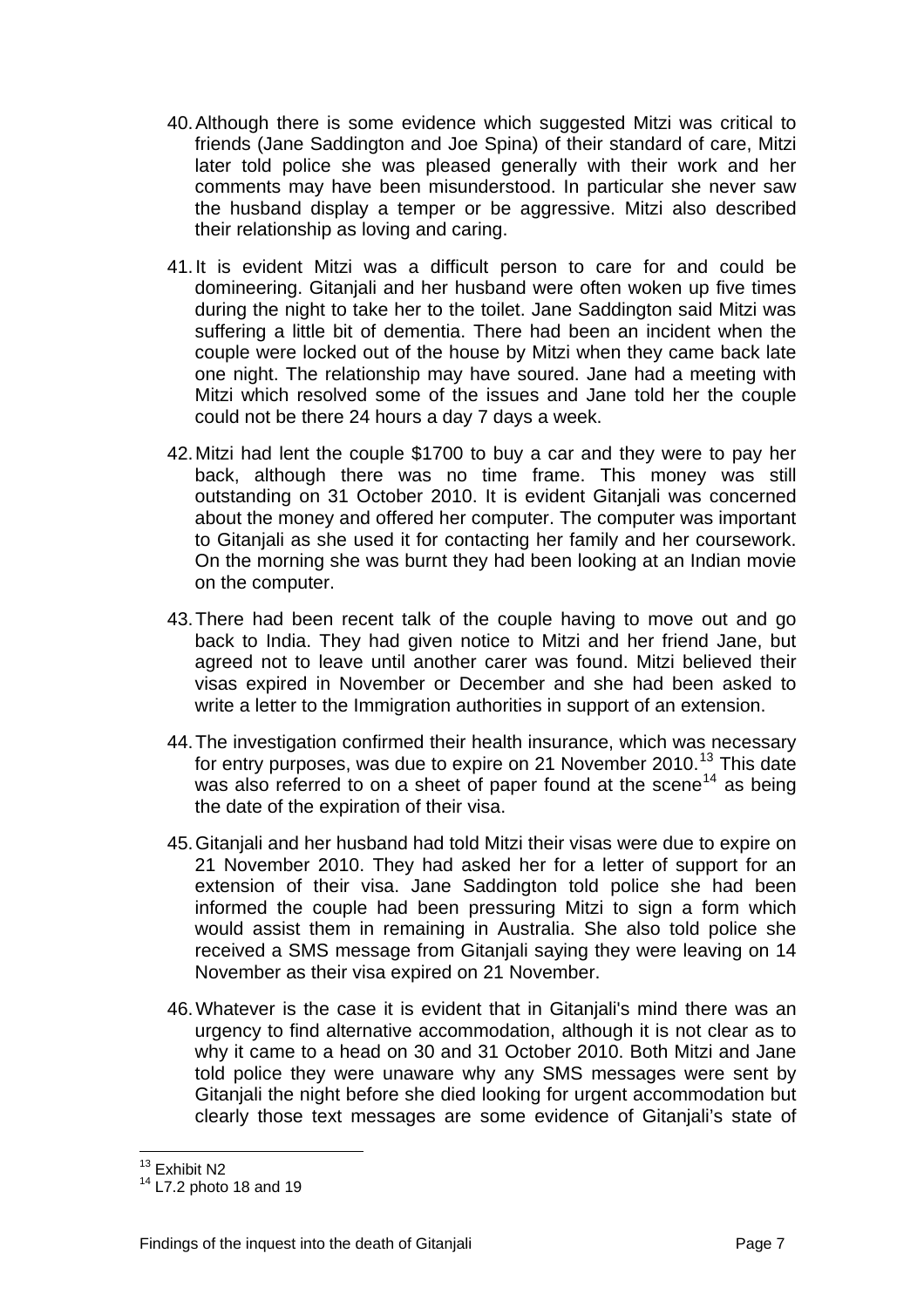<span id="page-9-0"></span>mind the night before. The text message sent to Ram Singh Chouan reads *" I need a room for couple without bond only 100\$ I can pay nu r also giving us a job coz I have no hope choice without you veere I'll wait 4 ur call in evening thnx Gitanjali."* 

## **The Investigation**

- 47. Angrej Singh's spoken English is not of a high standard and this complicated the police investigation. Assistance was given to police by cultural liaison officers within the police service and by interpreters. However, some latitude has to be given when considering the recording and transcribing of what has been said given the inherent difficulties. Interpreters have been utilised for all pre-inquest and inquest hearings.
- 48. A pre-inquest hearing was convened on 17 November 2010. The reason for this early sitting was due to the fact there was some evidence Mr Singh wanted to leave Australia and take his wife's body back to India for a funeral. At that time the evidence did not provide any contextual information which would have supported any reason why Gitanjali would want to take her own life.
- 49. An autopsy was conducted by Dr Beng Ong who found the cause of death was due to extensive burns and noted that "third party involvement cannot be ruled out, but self immolation is also a possibility."
- 50. The police investigation at that early stage had scientific evidence of the presence of ignitable fluids on the clothing of the husband and there was conflicting evidence arising from statements given by the husband as to what had occurred that day and in particular whether the fire took place in the kitchen or outside.
- 51. Further pre-inquest hearings were set for 20 December 2010 and 14 February 2011 with an inquest subsequently taking place on 4 July 2011. At all times Mr Singh has cooperated with the enquiry and indicated he would remain in Australia until the investigation and inquest had been completed. He also cooperated with the police investigation and undertook approximately 11 hours of interviews.
- 52. The police investigation was headed by Detective Senior Constable Denton Sandlant and Detective Sergeant Galpin. The investigation was thorough and the report to the coroner and the brief of evidence for the inquest comprehensive. Both officers were commended for their work by counsel assisting Mr Le Grande and I concur. In particular DSC Sandlant's request for the review of the scientific evidence concerning the presence of the ignitable liquids identified was an important development and produced some clarity to the case which otherwise may have been mystifying.

#### **How the burns occurred**

53. Gitanjali sustained burns to approximately 90% of her body at approximately 12:15am on Sunday, 31 October 2010.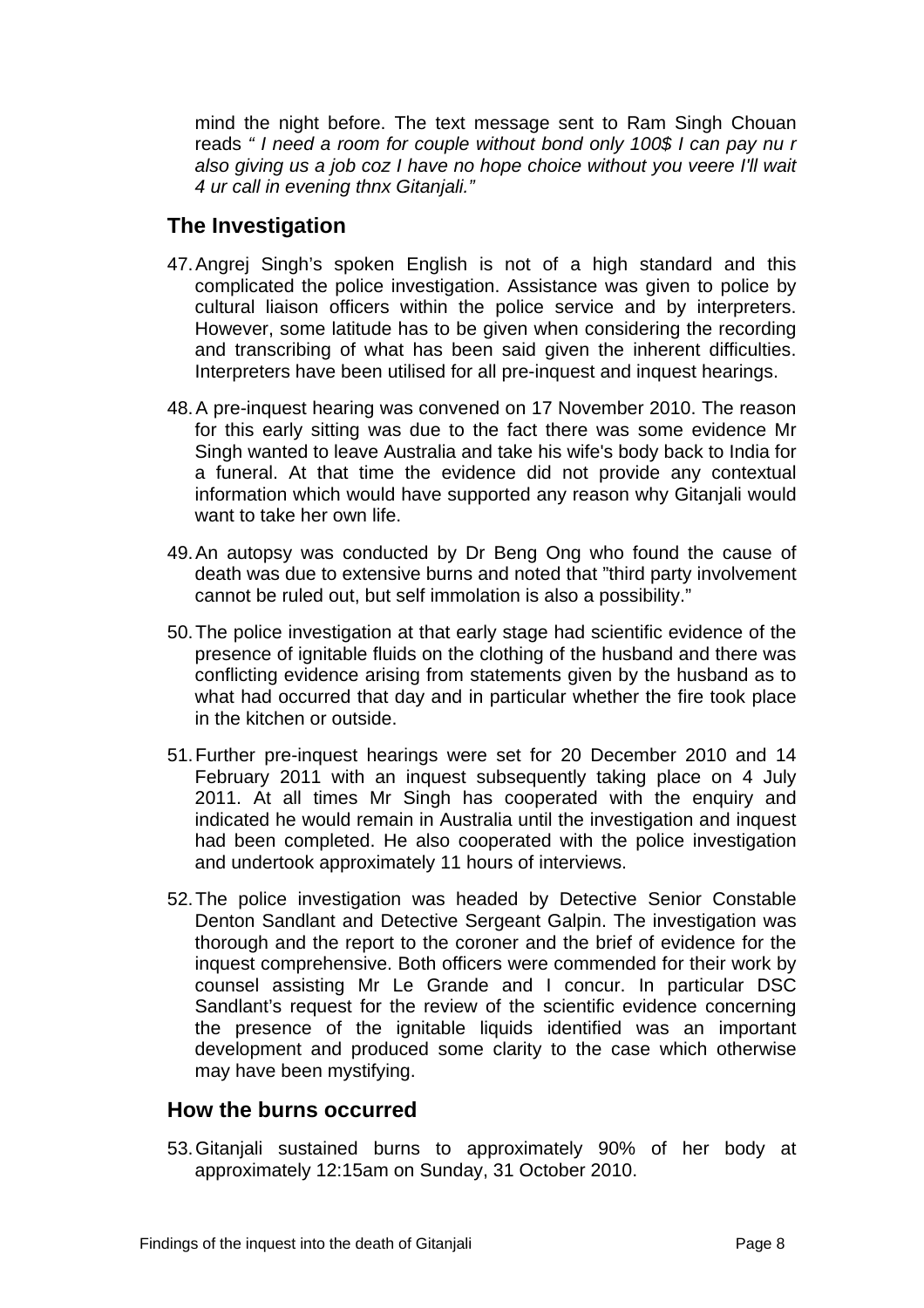- 54. At 7:10am Gitanjali telephoned Jane Saddington. The conversation was brief as Mrs Saddington had her grandchildren with her. There had been an issue raised as to whether or not both Gitanjali and her husband could go to the Temple that day, as it was expected to be a lengthy visit and Mitzi would have been on her own for a number of hours. Mrs Saddington stated Gitanjali was apologetic about causing any problems. She recalls Gitanjali was sounding very low and sad and stated *"I have never heard her sound so low, as if she was defeated and had no way out."*
- 55. Ram Singh Chouan<sup>[15](#page-10-0)</sup> had a number of telephone calls and messages from Gitanjali that Sunday. He recalls speaking to her about possible jobs for her at a Nandos store which he managed, but there were no vacancies. He also got the desperate sounding SMS message from her the night before asking if he had any rooms available for a couple without a bond for \$100 per week.
- 56. Sukhchain Singh<sup>[16](#page-10-1)</sup> and his wife Amy gave evidence of a number of telephone calls on 31 October 2010 about arrangements being made to meet at a friend's house before going to the Sikh temple because the friend may have had a room to rent. Gitanjali told Amy during the morning they could not make the prayers and would go later but wanted to make an arrangement to inspect the friend's house later that night. Pritpal Singh Bandesha also confirms it was his house they may have been interested in and he recalls a call on 31 October from someone he did not know asking about a spare room and the woman said it was for her and her husband.
- 57. Mitzi told police that earlier that morning she had woken and Angrej took her to the toilet. Later Gitanjali came in and asked if it was ok for her to give Mitzi a shower later. This would have been before 10am.
- 58. Mitzi thought Gitanjali seemed fine but very subdued and quiet when she first saw her. She later recalls Gitanjali going past her room and making her way to the kitchen. About 30 minutes later Mitzi heard a loud scream of pain coming from the front of the residence. Some time later she saw Gitanjali and her husband run past her room. They then came into the room. Gitanjali was bare breasted and said "*Look at me I'm burnt*". She was screaming. They asked her to call her friend Jane Saddington. They left the room as she spoke to Jane. Angrej came back into the room and was talking about snakes and asking for her to call an ambulance. He dialled and gave her the telephone. They spoke to QAS and Gitanjali also got on to the telephone.
- 59. Queensland Ambulance records noted a telephone call was received from an elderly English speaking female who stated her carer had been burnt. A male voice with poor English is then head to say,"*Hurry up, hurry up*". He was requested to remain on the telephone for an interpreter to assist however the call was terminated. Some seven

 $15$  D4

<span id="page-10-1"></span><span id="page-10-0"></span> $16$  D<sub>19</sub>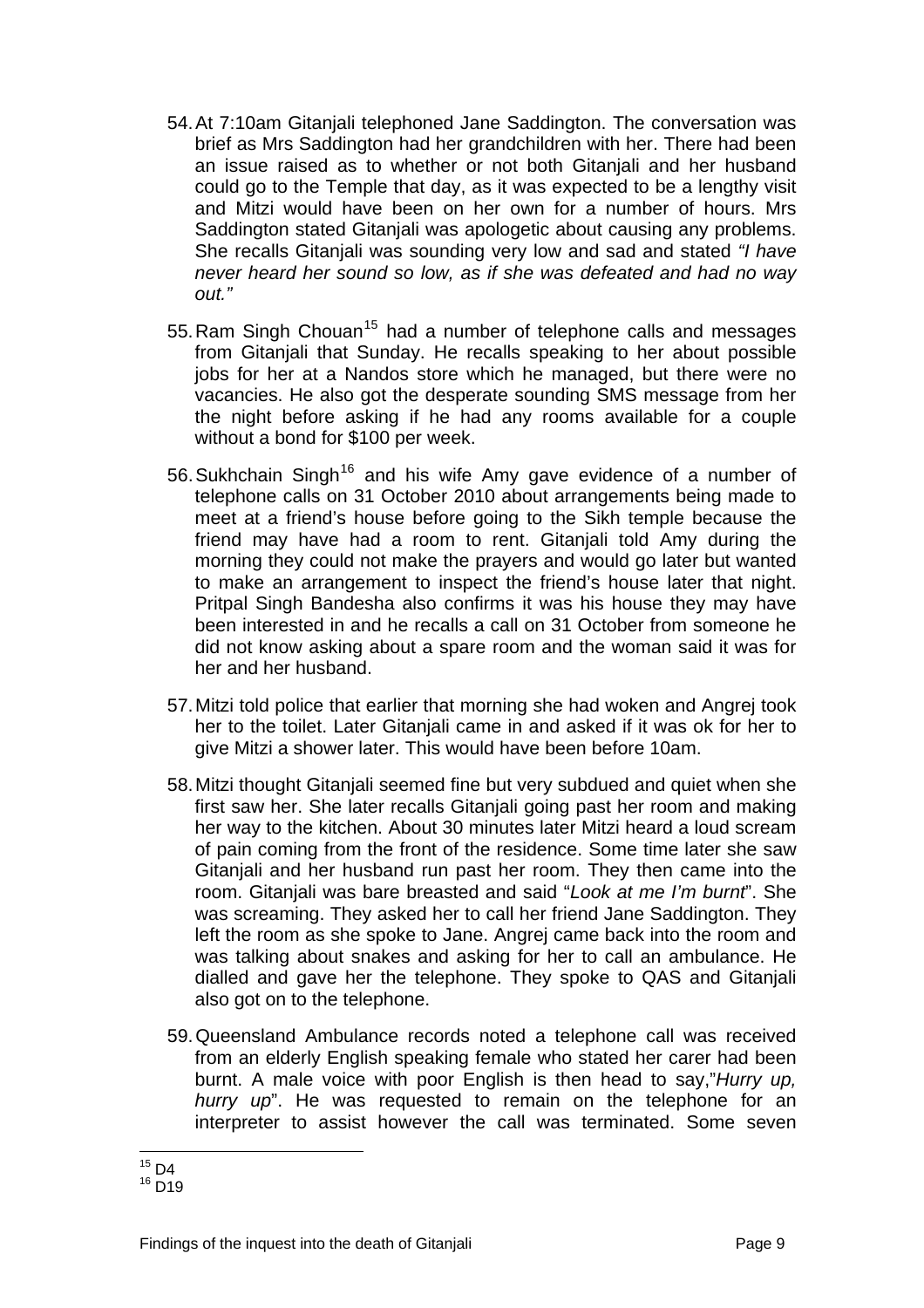minutes later the QAS ambulance returned the call to the telephone number which had rung and spoke to an elderly English speaking woman. Gitanjali spoke on the phone stating words to the effect "*I'm patient, I've been burnt. I've been burnt in the kitchen. Whole body burnt*". It is apparent Gitanjali had taken up a telephone extension from another room when this call was received.

- 60. The Queensland Ambulance Officers who attended the scene first could smell kerosene and Gitanjali, who was conscious, stated in broken English to the QAS officers the words '*kerosene, kerosene*'.
- 61. Gitanjali remained conscious at the scene for a period of time until she was sedated and intubated by Dr Rashford, Medical Director of Queensland Ambulance Services. Before she was intubated Gitanjali had contact with emergency services ambulance and fire officers and with police. At no time did she suggest or implicate her husband as having anything to do with her burns.
- 62. Queensland Ambulance took Gitanjali to Royal Brisbane Hospital. Angrej was taken by ambulance separately. At the hospital Angrej was informed that medical staff could do nothing further for his wife other than make her comfortable. He did not appear to be distressed or ask any questions.
- 63. Police officers spoke to the husband at the Royal Brisbane Hospital in the presence of a translator. The husband told them Gitanjali had left the bedroom where they were watching Indian movies to go to make some tea. Whilst she was in the kitchen he heard her screaming and says he saw her running from the kitchen to the front yard. He saw she was on fire and told police he removed her clothing in an attempt to stop the burning. He then assisted her inside the house and helped her to lie down before asking for help from Mitzi to make an emergency call.
- 64. An examination of the residence found an area near the front where there was a small amount of burnt debris. A strong odour of accelerant was coming from the pavers. Partially burnt clothing and a box of matches on top of the clothing were located in a large pot on the rear patio from which a smell of accelerant was also emanating.
- 65. In the couple's bedroom there was further evidence of burnt debris on the bed where Queensland Ambulance Officers had first treated Gitanjali. A suitcase which had been packed with men's clothing and some foodstuffs was also located. Some burnt material was also found in a bin in the ensuite and a wet and burnt shirt was found in the shower recess.
- 66. Police conducted a forensic examination of the scene and seized discarded clothing, matches and soil samples. A subsequent scientific examination identified the presence of medium petroleum distillate and medium aromatic product class ignitable liquids on Gitanjali's clothing and petroleum distillate class ignitable residues on the clothing of the husband Andrej.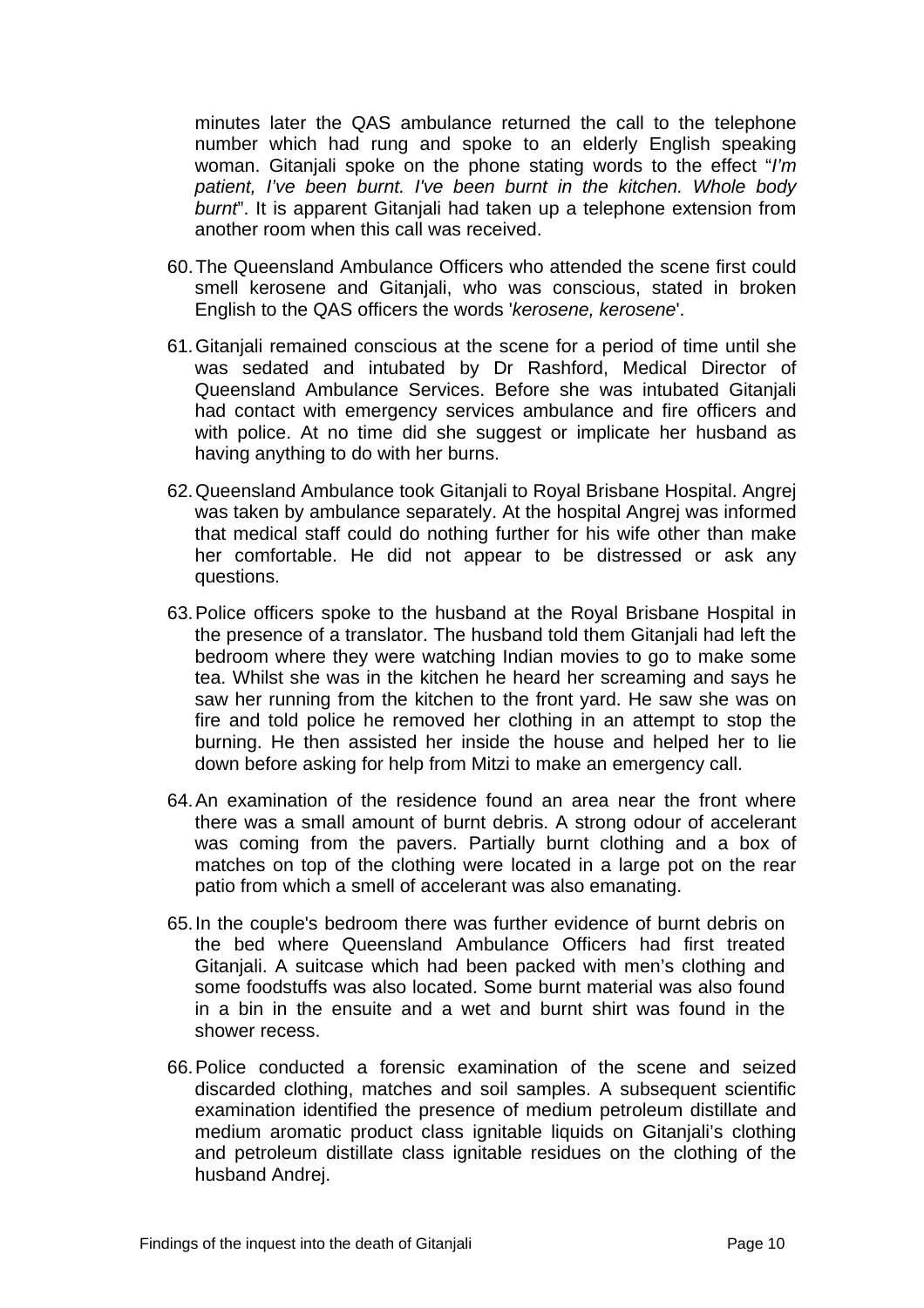- 67. At the scene various bottles of ignitable liquid (one bottle each of kerosene, turpentine and methylated spirits) were found. The initial investigation had suggested Gitanjali's clothing contained traces of mineral turpentine and her hair had a medium petroleum distillate and the clothing of the husband had similar levels of medium petroleum distillate. A final testing and analysis indicates these findings were incorrect.
- 68. Meagan Richards, a scientist with Queensland Police Service states the liquid in the kerosene bottle located in the external patio was found to be the same as the ignitable liquid residue on the clothing found from the large vase, shower recess and from the bra and other clothing of Gitanjali.
- 69. Gitanjali identified kerosene as the cause of her injuries to Queensland Ambulance Officers both at the scene and on the telephone call. None of the residue found contains elements similar to the mineral turpentine bottle.
- 70. An analysis of the husband's clothing also indicated he had medium petroleum distillate upon a pair of tracksuit pants, underwear and a pair of thongs. The distillate upon the pants and underwear could have originated from the same source but the distillate on the thongs could not have originated from the same source as found on the clothes. None of the medium petroleum distillate originated from any of the ignitable liquid bottles seized from the scene (mineral turpentine, kerosene or methylated spirits).
- 71. The medium petroleum distillate found on his clothing could be from any one of over 100 products. It is likely the source of this substance was from a burn medication "Burns Aid" which had been administered to the husband at the scene by ambulance officers.
- 72. A fingerprint examination was conducted of the bottles of ignitable liquid and fingerprints belonging to Gitanjali's right and left hand were identified on the bottle of kerosene. No fingerprints of Angrej Singh were identified.
- 73. Two days later Detective Sergeant Galpin attended the scene and noted two partly burnt matches in an area close to where the accelerant had been found. On the eaves above the tap area he also noted what appeared to be soot. He was concerned that scenes of crime officers had missed what was possibly important evidence and arranged for them to re-attend. He telephoned a senior officer back at the station and that officer was able to confirm by looking at the initial scenes of crime photographs which had already been downloaded that these two matches were in approximately the location as found by Detective Galpin. A review by the court of a blown up version of that photograph confirms this is the case.
- 74. A piece of skin with markings consistent with the application of henna was found near the tap. Gitanjali had applied henna as a decoration to her hand as part of the festival taking place at the Sikh Temple.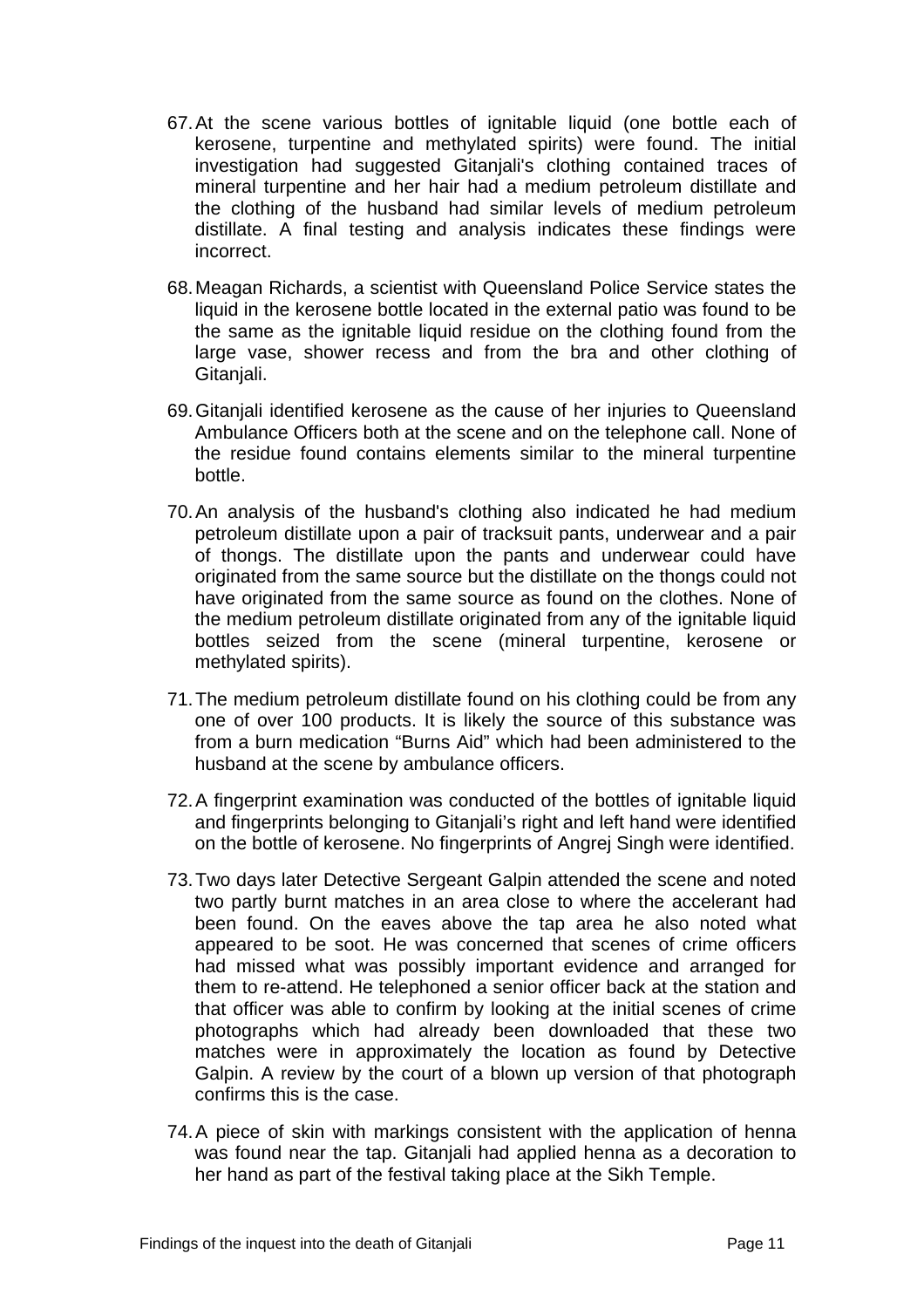- 75. Several lengthy interviews were conducted with Angrej Singh who described his relationship with his wife as a loving one.
- 76. The first version was provided to Senior Constable Tanya Flood<sup>[17](#page-13-0)</sup> at the scene and which she recorded digitally. Angrej Singh told her his wife had been in the kitchen and she had some oil (reference to two snakes out there) and he had been in the room. He told her that she was crying and he came outside and saw she was burnt and trying to open the tap. He was helping her and trying to save her. Later he said she was making tea for them. She went to the kitchen and he stayed in the room. He was watching a Hindi movie. She was then crying and he came outside. She tried to open the tap. He turned on the tap and used the hose to put water on her. He tried to open her clothes. Mitzi called the ambulance. When asked if he had a fight or argument with Gitanjali, he denied this. She heard him saying Gitanjali had been praying prior to the incident.
- 77. A second version was also digitally recorded at Royal Brisbane Hospital later that day by Detective Sgt Ian Galpin<sup>[18](#page-13-1)</sup>. Angrej said they woke up late at about nine o'clock and she did some prayers in the morning. She went to make some tea and he was watching a CD on the laptop. He heard a scream and he saw Gitanjali was on fire. He tried to get her clothes off with his hands. The fire would not go out and he got some water and threw it on her. He said she was in the kitchen when she was on fire and she ran outside. He was asked if he saw her on fire in the kitchen and he said she was outside when he saw her. He saw she was trying to get to the tap and she couldn't. He tried to take her clothes off and then she walked inside with him with her clothes off.
- 78. In a third interview at the hospital on 31 October  $19$  the police asked about the suitcase just inside the bedroom which had some clothing and food in it. He said they were getting ready to move from that place and their visa was about to expire. He said it contained both his and her clothing. He said they were going to leave on the 14 and if the visa was not extended they would have returned to India. When asked about what flammable liquids they had in the house he stated he had never known or given thought to anything that was flammable. They had never bought any kerosene and they had not used any kerosene oil lamps. He told police his wife was not depressed and she was intelligent and looking forward to the future. He denied splashing any oil or flammable liquid on her.
- 79. On 1 November [20](#page-13-3)10 a fourth interview was digitally recorded.<sup>20</sup> He said he thought she had run from inside the house to outside the house screaming. He tried to take her clothes off and when he couldn't he started putting water on. She then walked to the bedroom with him. She asked him to save her. He took her inside and put her on the bed. He asked the lady to call the ambulance because his English isn't that good.

 $17$  Exhibit C5, H2

<span id="page-13-1"></span><span id="page-13-0"></span><sup>&</sup>lt;sup>18</sup> Exhibit C8, H3

<sup>19</sup> C8, H5

<span id="page-13-3"></span><span id="page-13-2"></span> $20$  C<sub>8</sub>, H<sub>6</sub>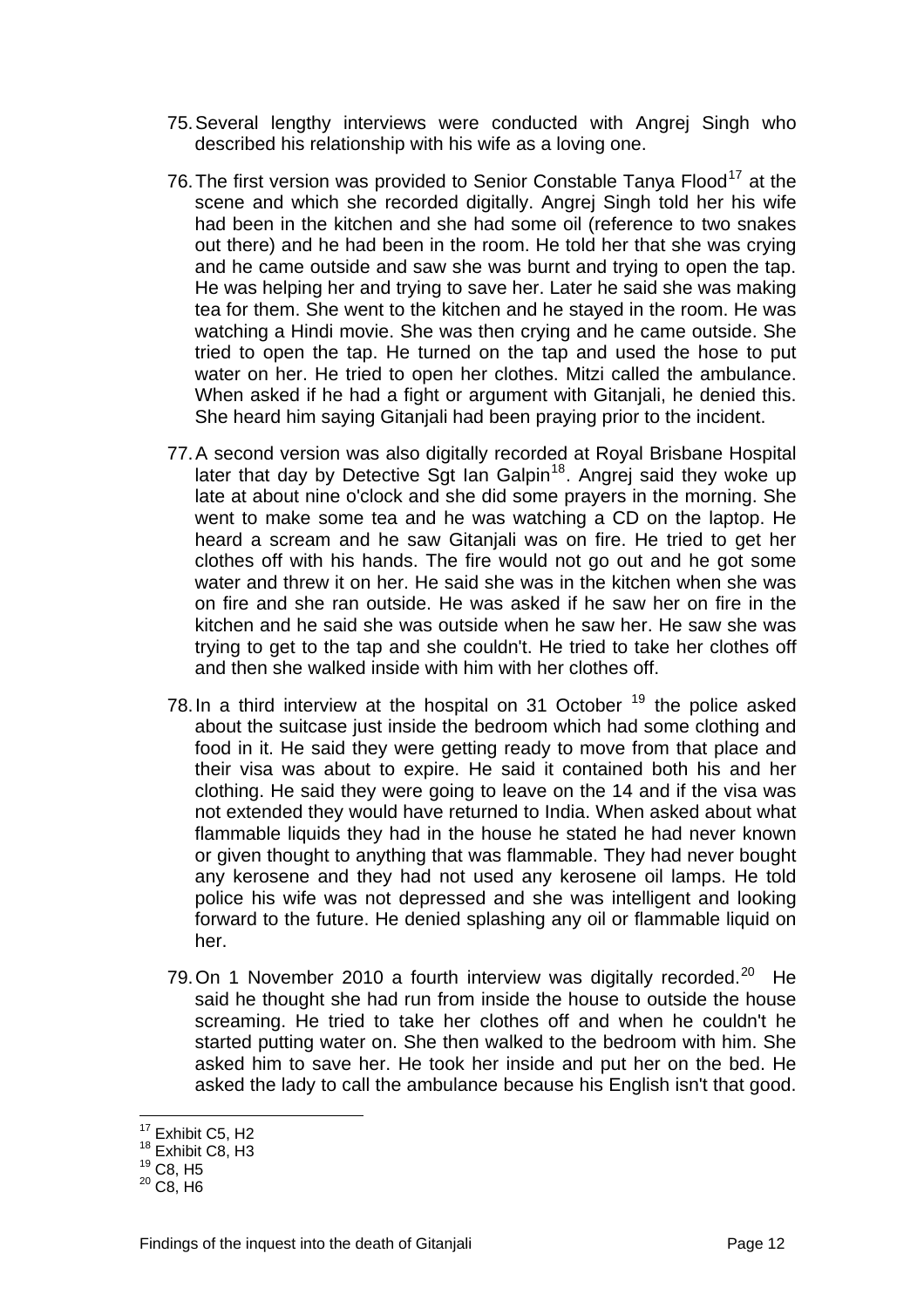He told police that Gitanjali was fully conscious and was talking to the ambulance. Later in the conversation he said that after he put the fire out he took the clothes off and that happened outside at the front of the house. He then took some of the clothes to the pot and put them in there. At this stage he thought everything was normal and she was talking and walking and everything would be okay after treatment. In this statement he stated he was working for a time in the Northern Territory to get money together for her study. She was not depressed or worried about anything. He was not involved in any way with her catching on fire, only in trying to save her. He apologised to everyone as being her husband he should have looked after her.

- 80. On 4 November 2010 a further fifth interview took place at the hospital.<sup>[21](#page-14-0)</sup> On this occasion Detective Sgt Galpin gave him a warning about his right to remain silent. There was a reference to them wanting to go to the temple later that afternoon at about 2pm. They go most Sundays but sometimes would miss one. There were a series of questions about him applying henna to her hands and whether it takes a lot of effort to take it off. (It is apparent the henna was applied for cultural reasons as a celebration for a festival for husbands). He was asked about the SMS messages to the cousin and he said he knew of the conversations going on. He explained they first fell in love and then had the court marriage and once the families found out they were legally married nobody opposed them. He spoke about a person coming and strangling her in the night when they sent her back home. He said she was impersonating another girl on the Internet to annoy the cousin like he did to her in India. She was flirting with him as a joke. She used the name Sernea. The series of communications had been going on since they had moved there. He said he knew what was going on. She was bitter because he did a bad thing and tried to strangle her. They also spoke on the telephone. She also used a different e-mail address and also used Orkut which is like Facebook. The police were questioning at this stage whether the husband had discovered she was having an affair. He said there was nothing like that.
- 81. He was never upset about the telephone calls and text messages to the cousin but he had asked her to stop it some time ago. He denied they were having an affair. He didn't know there was kerosene in the house.
- 82. On 9 November 2010 a re-enactment was completed. $^{22}$  $^{22}$  $^{22}$  The same day he had a lengthy Record of Interview.  $23$  He could not explain how his wife was covered in kerosene.
- 83. It was put to him the investigation had compelling evidence of the fire starting near the front of the house and not the kitchen. He was asked why his wife would have mentioned to the ambulance officers about the fire happening in the kitchen. He was asked whether he told her to say it happened in the kitchen. He denied this. It was also suggested he had

l  $^{21}$  H7

<span id="page-14-1"></span><span id="page-14-0"></span> $22$  C<sub>8</sub>,

<span id="page-14-2"></span> $^{23}$  H 9 and 10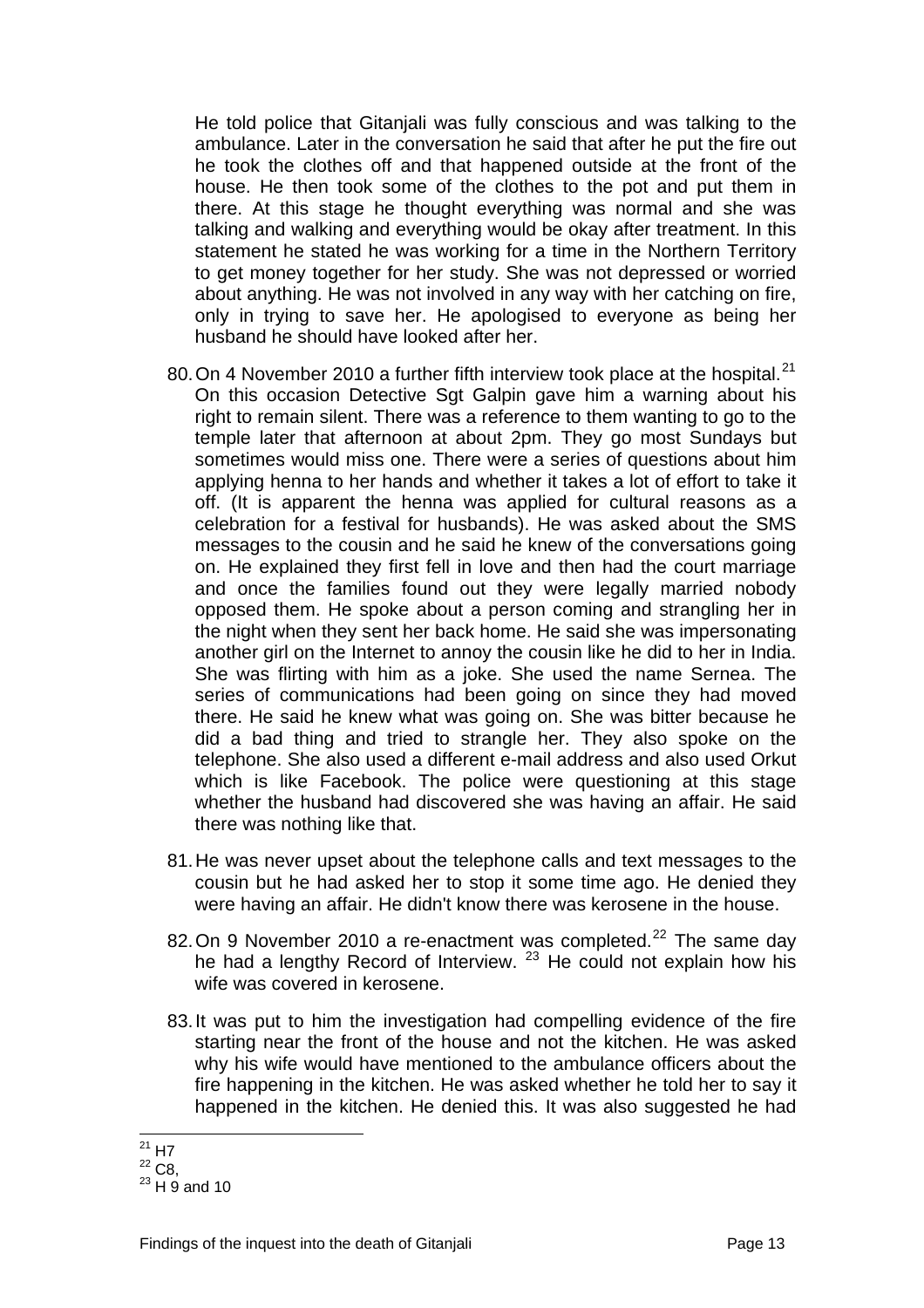previously told police he heard his wife scream and heard the door open at the same time. However the investigation revealed the fire started at the front and not near the door.

- 84. He was also shown photographs which revealed a matchbox in the pot on top of clothes. He said he had thrown the matchbox into the pot after taking them from his wife. He was asked to explain how that could occur but he could not.
- 85. He also was asked to explain some burnt matches found near where the fire started but he said he knew nothing about them. He said he had not moved the matches. He could not explain how the matches got to the back of the house.
- 86. It was suggested to him the fire was not an accident. It was put to him that when she was ignited she was on her knees. It was suggested to him he did not have a good marriage and she was seeing another man. She had changed schools because she had failed at King's College which was an expensive mistake.
- 87. He was asked about the fact she had failed her first course when previously he had said she was a good student. It was suggested he had found out she didn't love him and took her outside and tipped mineral turpentine over her and he struck a match and set her alight. He denied this.
- 88. He was also asked whether he was aware of other men in her life. He said he did not. He knew nothing about her being suicidal and he did not help her to commit suicide in any way.
- 89. He then told police that in relation to the matchbox he had lied. He had picked up the matchbox with the clothes. He said he had found the matches outside where the clothes were on the ground. After he put the fire out he saw the matches and his wife said to throw them.
- 90. He told police this was the only lie he had told them. The explanation that came out of the interview was that he felt ashamed and embarrassed and didn't know how to tell people that she may have taken her own life. He agreed they had minor arguments about her wanting to leave. He stated he didn't think she ever meant it.
- 91. Police later had an interview with him and told him the police had no evidence to show his wife had a boyfriend and this was only what other people thought.
- 92. Satwant Singh Dhillon<sup>[24](#page-15-0)</sup> spoke to Angrej on two occasions after the incident and said Gitanjali was in the kitchen when he heard her screaming. He found her there and tried to extinguish the fire with his hands and water.

<span id="page-15-0"></span>l  $^{24}$  D5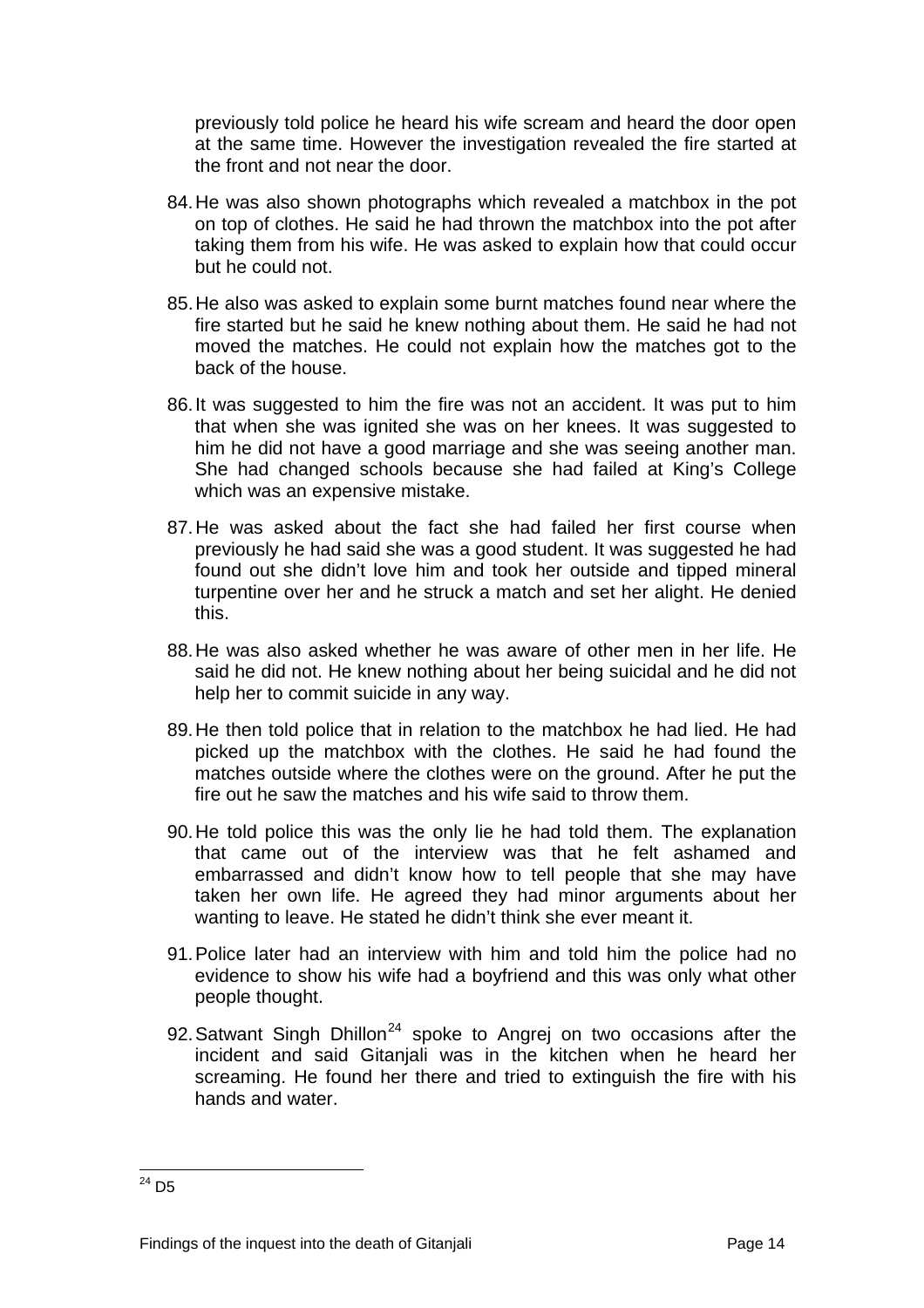- 93. Satinder Singh  $^{25}$  $^{25}$  $^{25}$  says she was told by her husband Nasib<sup>[26](#page-16-1)</sup> that Raj had said Gitanjali had gone to the kitchen to make some tea and he then heard the scream of a woman. He went outside and saw it was Gitanjali burning and she was near the tap. He said he tried to put water on her He said he did not know how the fire started.
- 94. The husband was not frank with police about his knowledge of the bottle of kerosene. He had always denied any knowledge of the bottle but in examination at the inquest he admitted he put the bottle back into the plastic box where it was found later by police. He said he did so at Gitanjali's request.
- 95. There was also an interesting line of enquiry which resulted from an analysis of SMS text messages. The couple each had a mobile telephone. The police investigation has established Gitanjali was using an assumed name and was sending SMS messages to her cousin Gurmeet Singh Karla. The messages clearly had a romantic content to them.
- 96. Gurmeet Karla told police he never realised the lady sending him the messages was Gitanjali and he thought it was simply a woman wanting to commence a relationship with him.<sup>[27](#page-16-2)</sup>
- 97. He told police he came to Australia in April 2009 with his wife on a student visa. She was listed as the student and he was listed as a dependent. She was attending college in Brisbane and after few months he travelled interstate. He was in Sydney on the day of Gitanjali's death.
- 98. Gurmeet said he had no idea Gitanjali and her husband were in Australia. He admitted when he found out she was married he was very angry with her and yelled at her but never touched or hurt her. He had not seen her after this altercation.
- 99. Gurmeet's movements at the time of the incident have been accounted for and he is not directly considered as a person of interest.
- 100. Gurmeet states he received a message on the Internet via Orkut (an Indian version of Facebook) from a female who identified herself as Jind Sandhu and she also provided a profile picture. He stated he did not know the person who appeared in the photo and after speaking with her on the phone she told him her name was Sneha Sahai and that the profile name was a false name. He stated he did not recognise the voice and he spoke with her in Hindi. Whenever he had spoken with the deceased in India they spoke in Punjabi. They started flirting. When she would not give her address in India so he could check he told her to stop calling him. He only found out Gitanjali had died from his family.

l  $25$  D<sub>8</sub>

<span id="page-16-1"></span><span id="page-16-0"></span> $^{26}$  D<sub>16</sub>

<span id="page-16-2"></span> $27 \overline{D6}$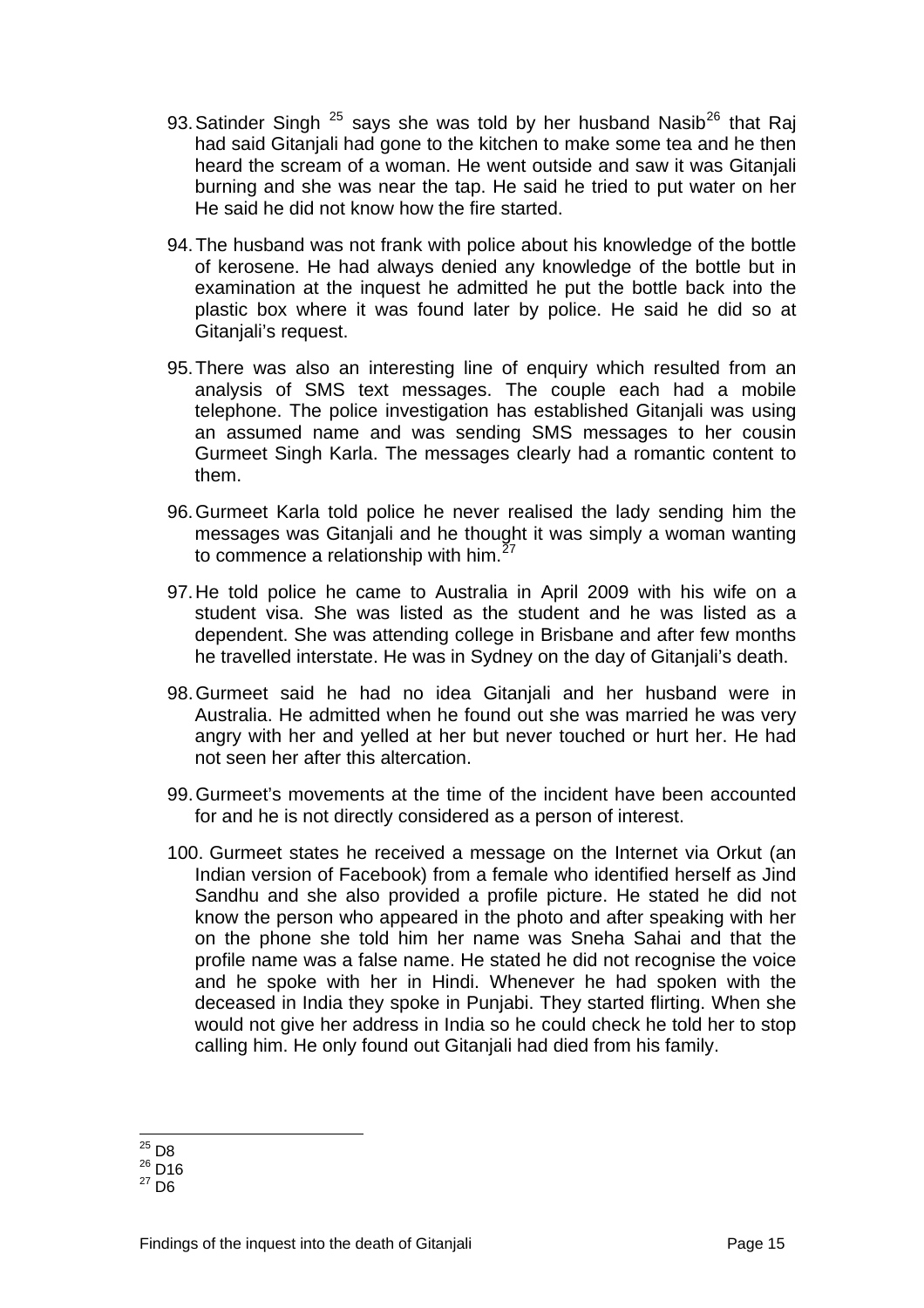- <span id="page-17-0"></span>101. Other witnesses including GursimanJit Singh and Mapreet Aulkh noted Gitanjali would often take telephone calls and tell the person she was talking that she was in a different location to where she actually was.
- 102. The husband was questioned about these love messages and said he was aware of them and was even present when Gitanjali sent some of them. He said Gitanjali wanted to seek revenge on Gurmeet for the incident which occurred in India several years earlier and it was her intent to have him fall in love with her so she could then break his heart.
- 103. The husband's evidence is that he told Gitanjali to stop the deception and to let the past go. He denied being concerned or angry about the contact she was having but asked her to let it go.
- 104. Given there is a gap of a number of months between the last contact and her death I accept this is what occurred.
- 105. Gurmeet telephoned Angrej Singh after the death to discuss arrangements for sending the body back to India. They apparently spoke for an hour. The husband says he did not discuss the SMS and other contact with him. Gurmeet said he could not remember but when pressed admitted that maybe they did speak about it. Gurmeet said Angrej was not angry about the telephone contact but was angry that his (Gurmeet's) family was only thinking about Angrej and Gitanjali after her death.

#### **Medical Evidence of the Burns**

- 106. Dr Towsey treated Gitanjali for the burns and Professor Muller treated Angrej Singh. Professor Muller and Dr Towsey were both shown photographs of injuries to both victims together with post-mortem photographs of the injuries to Gitanjali in an attempt to provide assistance with regard to burn patterns. Although neither specialist could be definitive they both agreed the burn patterns on Gitanjali's front and back were of similar severity indicating they were consistent with a self pouring action of an accelerant-based product to her upper torso and back regions. Burns in these areas were substantially more severe than burns elsewhere on her body. The burn patterns to her face indicated she most likely covered her cheeks and eyes, instinctively, with her hands to protect them.
- 107. Professor Muller states the injuries to the husband were consistent with his version of events that he made attempts to remove her clothing while they were burning. The main burns to Angrej Singh were to the top of the right hand, the tip of one or two fingers of the right hand and superficial burns to the left hand. Importantly there were little to no burns to the palms of the hands. In his statement<sup>[28](#page-17-1)</sup> Professor Muller stated the burns were consistent with his version of events of attempting to remove his wife's clothing. Professor Muller also favoured that Gitanjali was

<span id="page-17-1"></span>l <sup>28</sup> Exhibit M2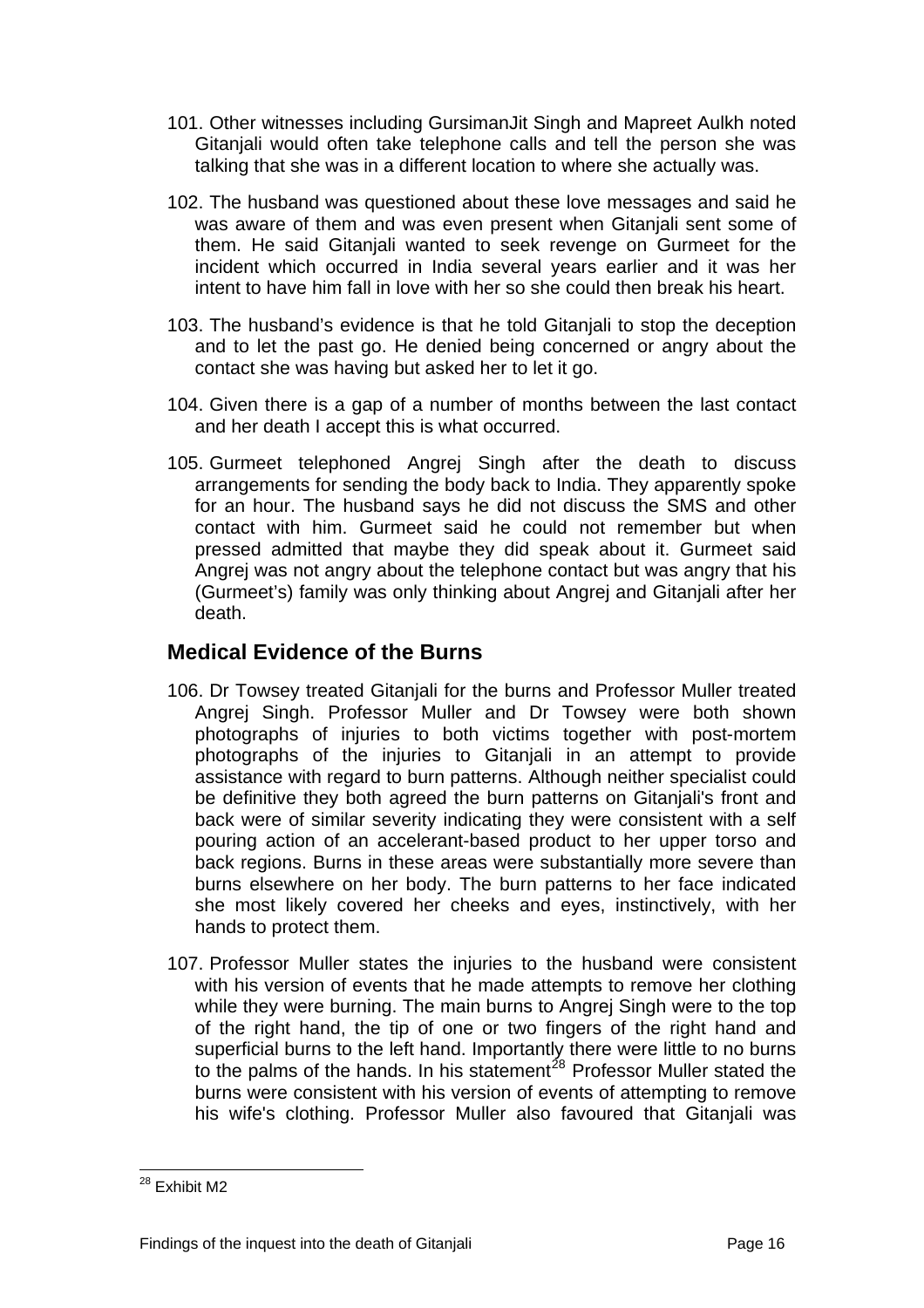<span id="page-18-0"></span>kneeling but it was also possible she was lying supine (face up). Lying prone (face down) was also possible.

- 108. In his evidence Professor Muller agreed the burns could support a scenario of her kneeling, with a hand on her head and kerosene being poured over her head and then being lit although he also thought there would be more burns to the face in that scenario.
- 109. Essentially Professor Muller's evidence was that the pattern of burns to Gitanjali and her husband were such that a number of scenarios were possible and he could not weigh one against the other.
- 110. Given the burns to Gitanjali were approaching 90% of the body it was not thought the availability of skin tissue through a donor skin bank could have been utilised to save her. Nonetheless, Dr Towsey did make a telephone call to the Victorian skin bank, but no tissue was available.
- 111. Both Dr Towsey and Professor Muller made reference to the fact there was no skin bank facility in Queensland. There had been ongoing submissions made to government for well over a decade to have such a facility established. Professor Muller advised the court funding had now been gained for both a Donor Skin Bank and a Skin Culture Laboratory and the former was now waiting a final inspection and regulatory approval from the Therapeutic Goods Administration. He said the skin culture laboratory was advancing but was some 18 months down the track.
- 112. It is accepted the non-availability of such facilities did not impact on the treatment and survival of Gitanjali in this case but there was support from the witnesses for a recommendation a skin bank and skin culture laboratory be brought into operation as soon as possible.

#### **Conclusions as to how the death occurred**

- 113. In submissions made at the conclusion of the evidence, Counsel Assisting, Mr Le Grande and Mr Hamlyn-Harris for Andrej Singh both agreed the facts supported a finding Gitanjali died as a result of severe burn injuries inflicted on herself in an apparent suicide by self immolation. I agree with that conclusion.
- 114. Over 11 hours of recorded questioning the husband provided a consistent although at times muddled version with the exception that he neglected to mention placing the matches in the large pot. He indicated he did not mention this as the actions of Gitanjali would have brought shame on him and he would have been unable to explain to his family why it had happened. Similarly he now admits also placing the kerosene bottle back in the plastic tub, having previously denied any knowledge of the kerosene bottle.
- 115. There are obviously references to Gitanjali catching fire in the kitchen by the husband and indeed Gitanjali herself makes reference to this in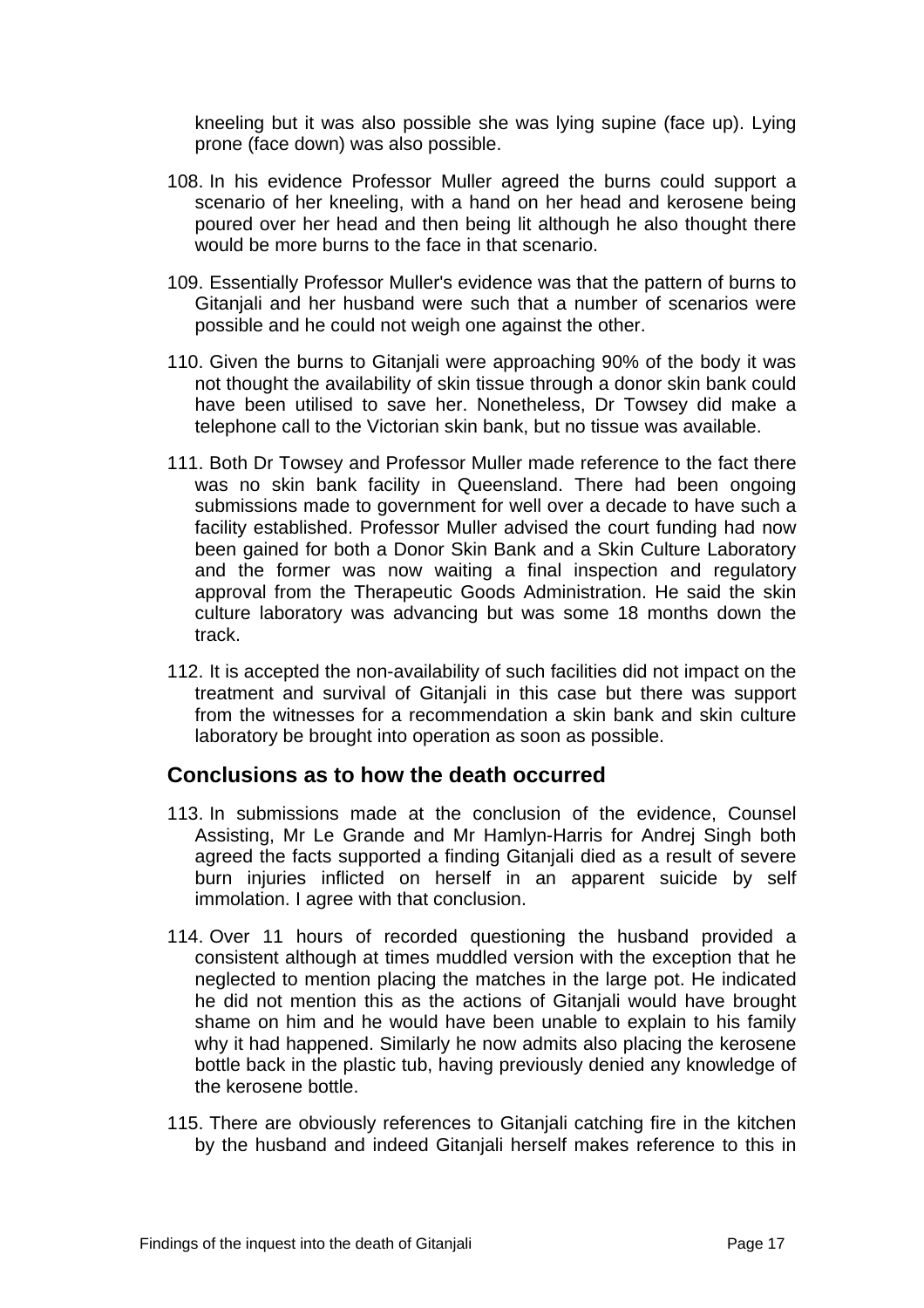the 000 telephone call. There was no evidence of any fire happening in the kitchen.

- 116. There is evidence both Gitanjali and her husband wanted to hide the clothing, matches and bottle of kerosene. Angrej said Gitanjali told him to do this. Angrej had to walk some distance from the front of the house to the back patio area. It could be concluded this was an attempt by him to hide the evidence of his actions. Another conclusion open is Gitanjali did not want further shame to be brought on her husband and herself, hence the reference to the kitchen and hiding the kerosene and clothing.
- 117. There is also compelling evidence of Gitanjali requesting help in relation to her burns. On her husband's version he found her trying to put the water tap on and that is corroborated with the finding of soot under the eave in the tap area and the piece of skin from her hands nearby.
- 118. There were some mystifying references to the presence of snakes by Gitanjali and her husband to Mitzi and others at the scene. I suspect one explanation for such references could be that Gitanjali thought the ambulance would arrive quicker if they thought she had been bitten by a snake.
- 119. The conclusion I reach from all of this evidence is it is likely she had by this time regretted her actions.
- 120. The police investigation has not identified any motive for Angrej Singh to take his wife's life.
- 121. There is no evidence implicating any third party involvement.
- 122. There were no signs of a struggle or disturbance at the scene and the only independent witness, Nerene Mitzi Marshall does not identify any confrontation taking place on the day of the incident.
- 123. The 000 recordings and all other witness statements do not provide any comment or insinuation by Gitanjali that any other person including her husband, was involved in causing the injuries. She had ample opportunity to say so. No-one at the scene thought she was apprehensive when in her husband's presence.
- 124. The only fingerprints found on the kerosene bottle were those of Gitanjali. No kerosene was found on Angrej Singh's clothing.
- 125. There is no evidence she was in a relationship with any one else. The contact with her cousin, although unusual, is most likely a result of her wishing to get back at him for the hurt he had caused. There is no evidence to suggest this was impacting upon her emotional state at the time she took her own life.
- 126. There was evidence of her delicate emotional state in relation to the difficulties arising from her previous college. There is also evidence of the couple being under financial pressure and she was concerned about a pending expiration of her student visa. She was also concerned about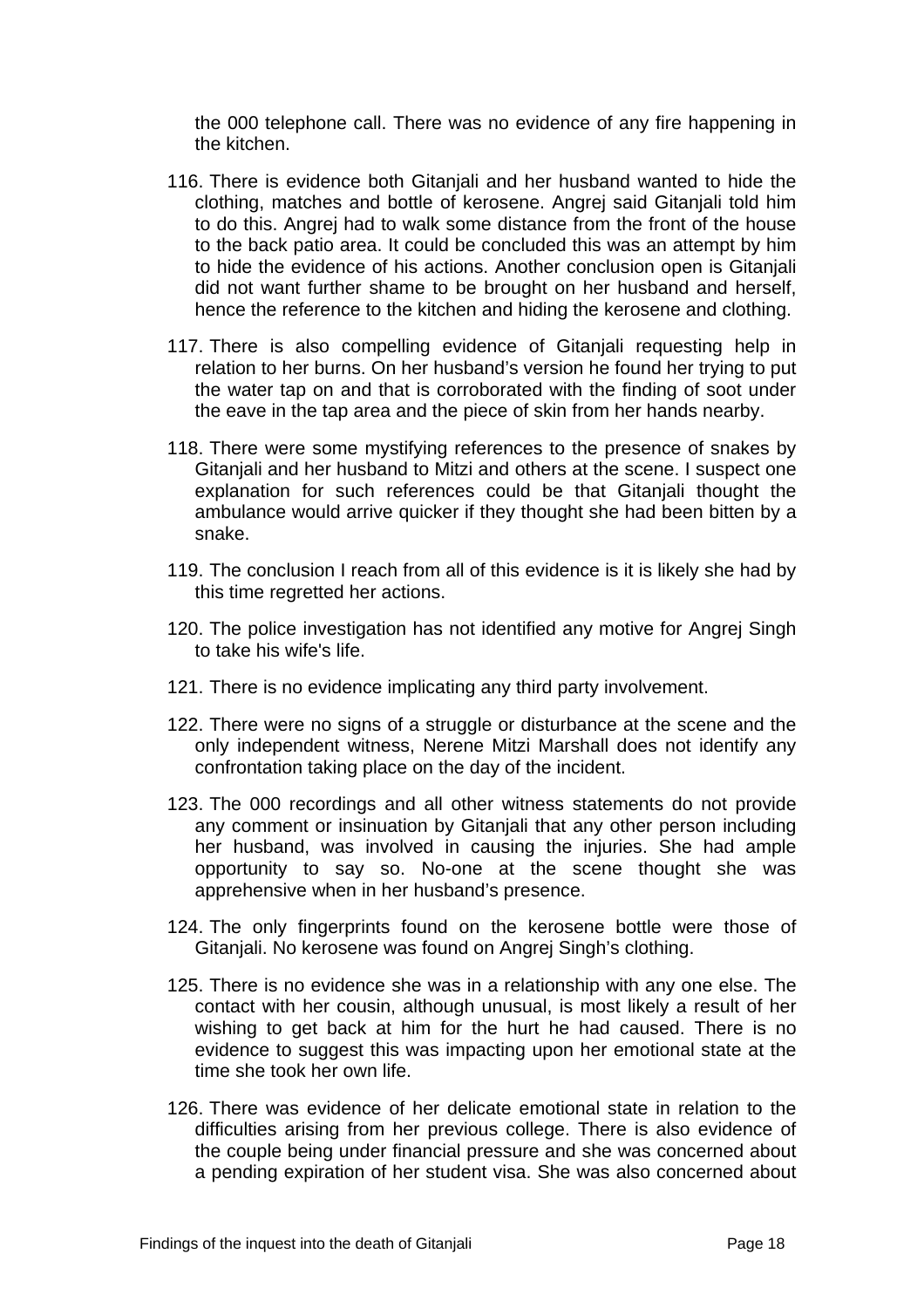<span id="page-20-0"></span>her current living arrangements and the need to find urgent accommodation. The care arrangements were obviously trying for her and Mitzi was not an easy patient. It is likely Gitanjali was providing the bulk of the care.

- 127. Gitanjali was probably concerned about the very likely prospect of her husband having to go away to obtain employment. She had missed him when he had gone away on previous occasions.
- 128. There is evidence this was all coming to a head over the days prior to her taking her own life and in particular on 30 and 31 October 2010. There is no evidence the act of self immolation was planned and appears to have been an impulsive act which she then regretted.
- 129. Gitanjali was more concerned about these circumstances than her husband. Although her husband thought she was happy, having observed him in court and hearing his evidence it is most likely he simply was not aware of how she was feeling. I accept he is deeply affected by his wife's death.

#### **Findings required by s45**

I am required to find, as far as is possible, the medical cause of death, who the deceased person was and when, where and how that person came by his/her death. As a result of considering all of the material contained in the exhibits, I am able to make the following findings:

|                       | <b>Identity of the deceased</b> – Gitanjali who was born on 10 February 1983                                                                                                                                                                                                                                            |
|-----------------------|-------------------------------------------------------------------------------------------------------------------------------------------------------------------------------------------------------------------------------------------------------------------------------------------------------------------------|
| How the person died - | Gitanjali died as a result of severe burn<br>injuries inflicted on herself in an apparent<br>suicide by self immolation on 31 October<br>2010. Gitanjali poured kerosene over<br>herself and lit it with matches. She<br>subsequently regretted her actions and<br>wanted to be saved but her burns were too<br>severe. |

**Place of death** – Royal Brisbane Hospital

**Date of death** – 31 October 2010

**Cause of death** – Extensive burns

#### **Concerns, comments and recommendations**

Section 46, insofar as it is relevant to this matter, provides that a coroner may comment on anything connected with a death that relates to public health or safety, the administration of justice or ways to prevent deaths from happening in similar circumstances in the future.